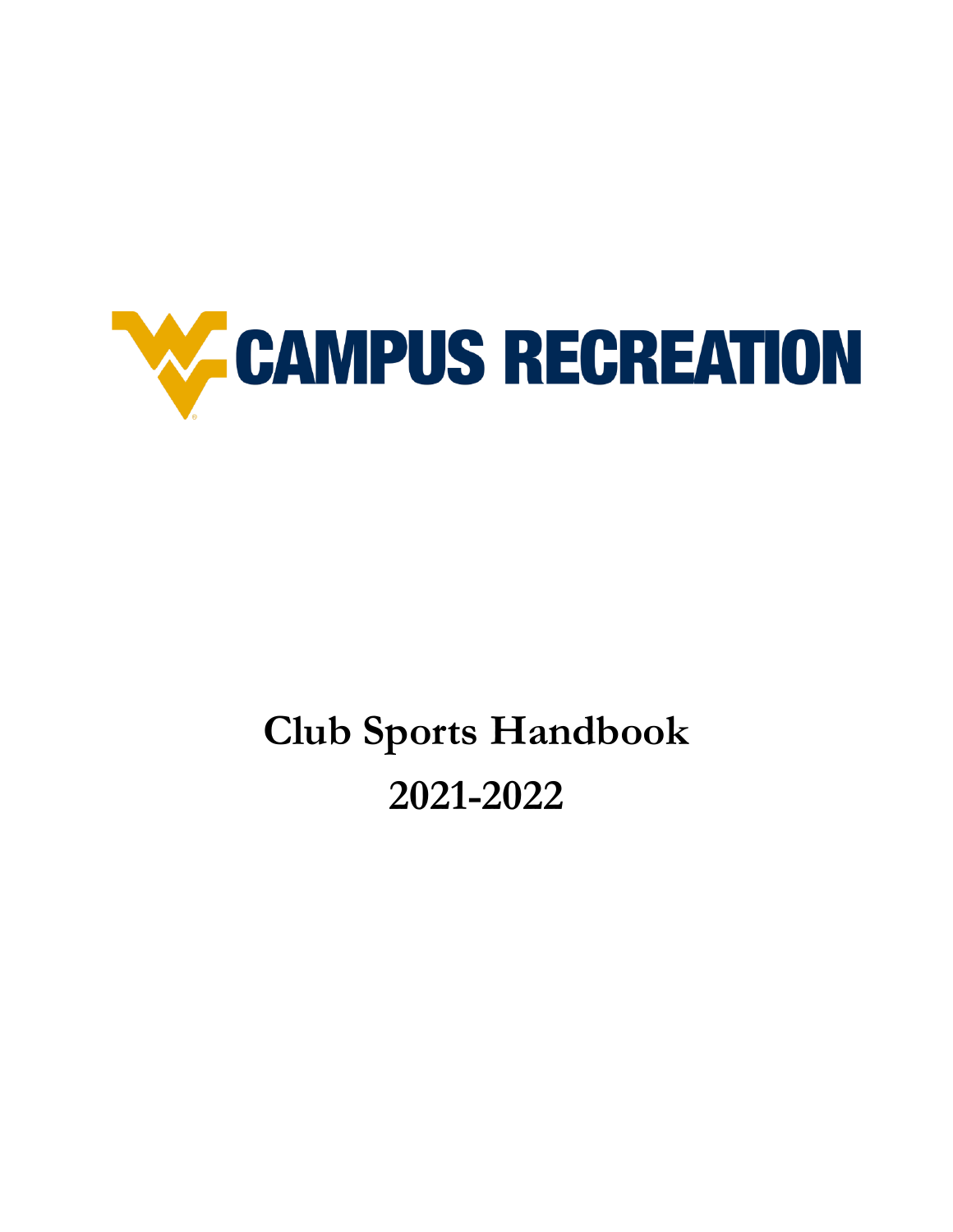# Contents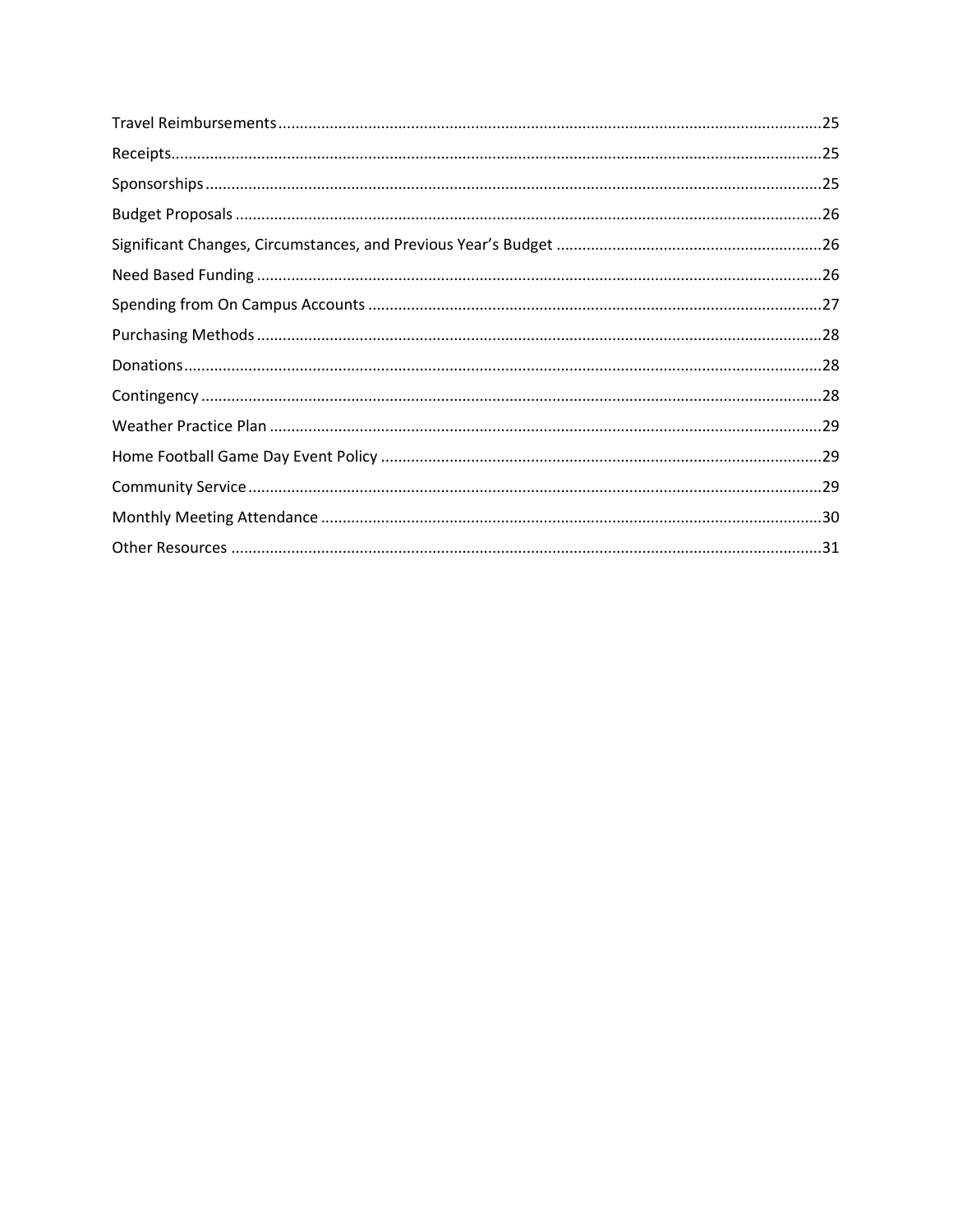### <span id="page-3-0"></span>Club Sports Introduction

The West Virginia University Club Sports Program consists of registered student organizations within the office of Student Engagement and Leadership and are overseen by the Campus Recreation Department. The Club Sports Program complements the University's intercollegiate athletic programs, Intramural Sport activities, and Physical Education Course offerings. The Club Sports Program is administered by professional and student staff members within the Campus Recreation department and student volunteers with the Sports Club Federation.

Each club is formed, developed, governed and administered by the student membership of that particular club, working in conjunction with the Competitive Sports office. The key to the success of this program is student leadership, interest, involvement and participation.

Each club is responsible for assuming leadership activities including but not limited to scheduling, fiscal management, and, ensuring compliance with all rules of the WVU Student Code of Conduct.

This manual has been prepared to assist clubs in the administration of their program and is designed to serve as a resource. The student officers of each Club Sport are expected to become familiar with both handbooks.

Situations involving club sport business or any activities that are not covered in either of these handbooks should be referred to and discussed with the Competitive Sports Office. Information in the Club Sports Handbook is subject to change. New policies, procedures or changes/additions to existing policies or procedures made due to unforeseen circumstances during the 2019-2020 academic year shall be deemed official even though not printed in this publication. Club Sports will be officially notified of any policy changes/additions via email and an updated copy of this manual will be posted on the Club Sports page of the departmental web site and the WVUENGAGE system.

Club officers are held accountable for understanding and adhering to the policies and procedures outlined in this handbook, and for educating their members appropriately. Please contact the Competitive Sports Staff if you have questions.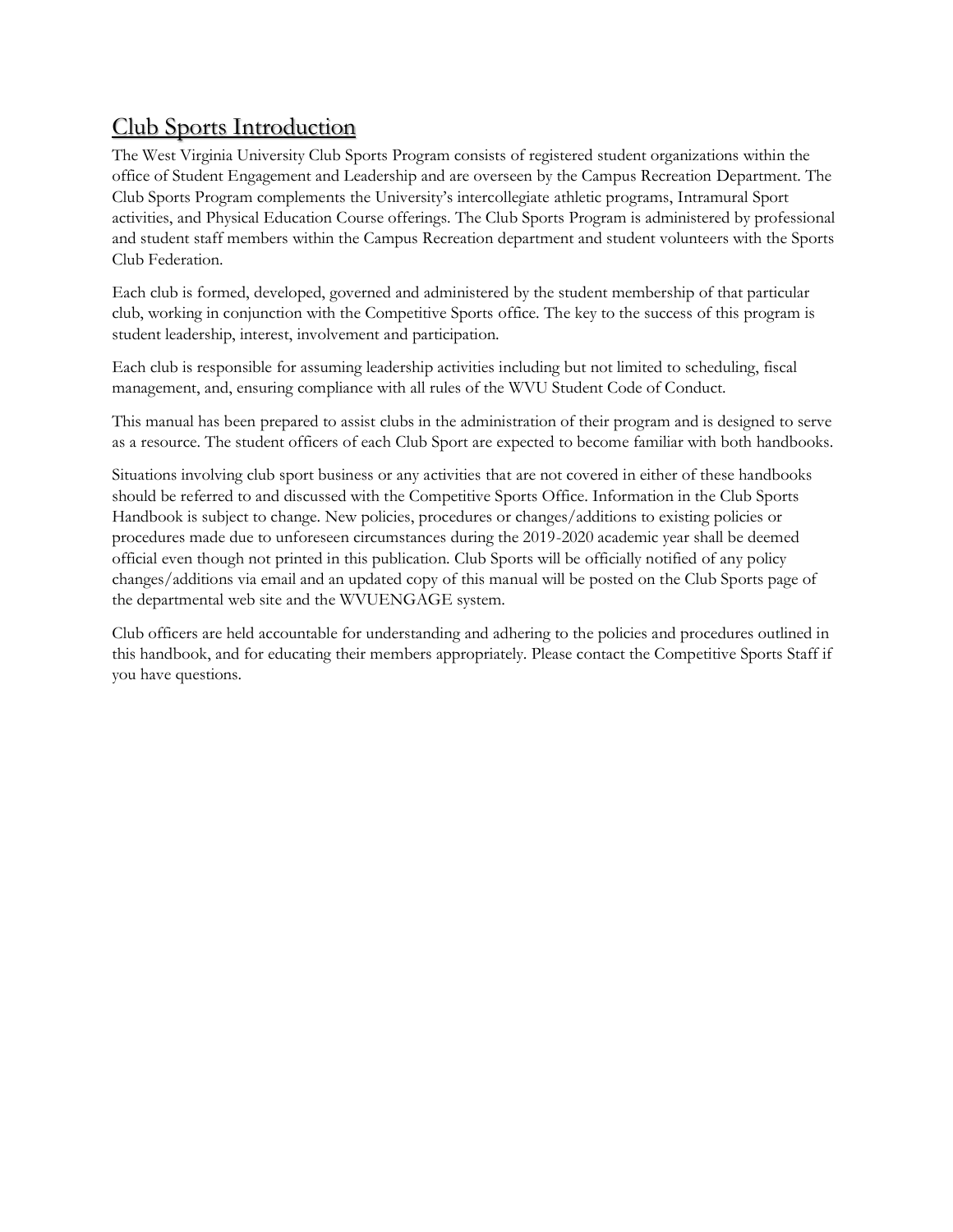#### <span id="page-4-0"></span>WVU Campus Recreation

#### **Mission**

WVU Campus Recreation Aims to provide exceptional recreation, wellness, and education opportunities that meet the needs of West Virginia University and the surrounding community.

#### **Competitive Sports Administration**

The Associate Director, Coordinators, and Graduate Assistants for Competitive Sports are the primary contacts for all Club Sports. Prior approval of club activities including but not limited to travel, planning events, budget expenditures, and facility reservations must go through the staff first. The staff is available for consultation regarding any aspect of your organization.

The Competitive Sports Staff can assist you with many services/benefits which may include but are not limited to the following:

- Program advising and leadership development
- Budget Preparation and presentation
- Equipment purchase advising
- Facility scheduling for practice and competition
- Team travel logistics and reimbursement
- Tournament planning
- Team building
- Communication
- Problem solving

It is the responsibility of the student officers to seek the assistance of the Competitive Sports Staff regarding any club issues in question. Club officers can visit the Competitive Sports Staff during scheduled office hours in the Competitive Sports office or can schedule an appointment with their contacts to assure needed attention is provided.

Please call or email club.sports@mail.wvu.edu at least twenty-four hours in advance to make an appointment.

The Competitive Sports staff encourages club officers to seek advice, guidance and support from the staff. The staff is comprised of the following individuals:

Chris Schmoldt: Associate Director

Michael Brito: Competitive Sports Coordinator

Gracelyn Jones: Competitive Sports Graduate Assistant

Travis Jecks: Competitive Sports Graduate Assistant

Each club will be assigned a primary contact that will work with them on day-to-day functions, questions, and needs. This contact can be reached through both the [club.sports@mail.wvu.edu](mailto:club.sports@mail.wvu.edu) email address as well as their WVU email address for Club Sport questions and requests.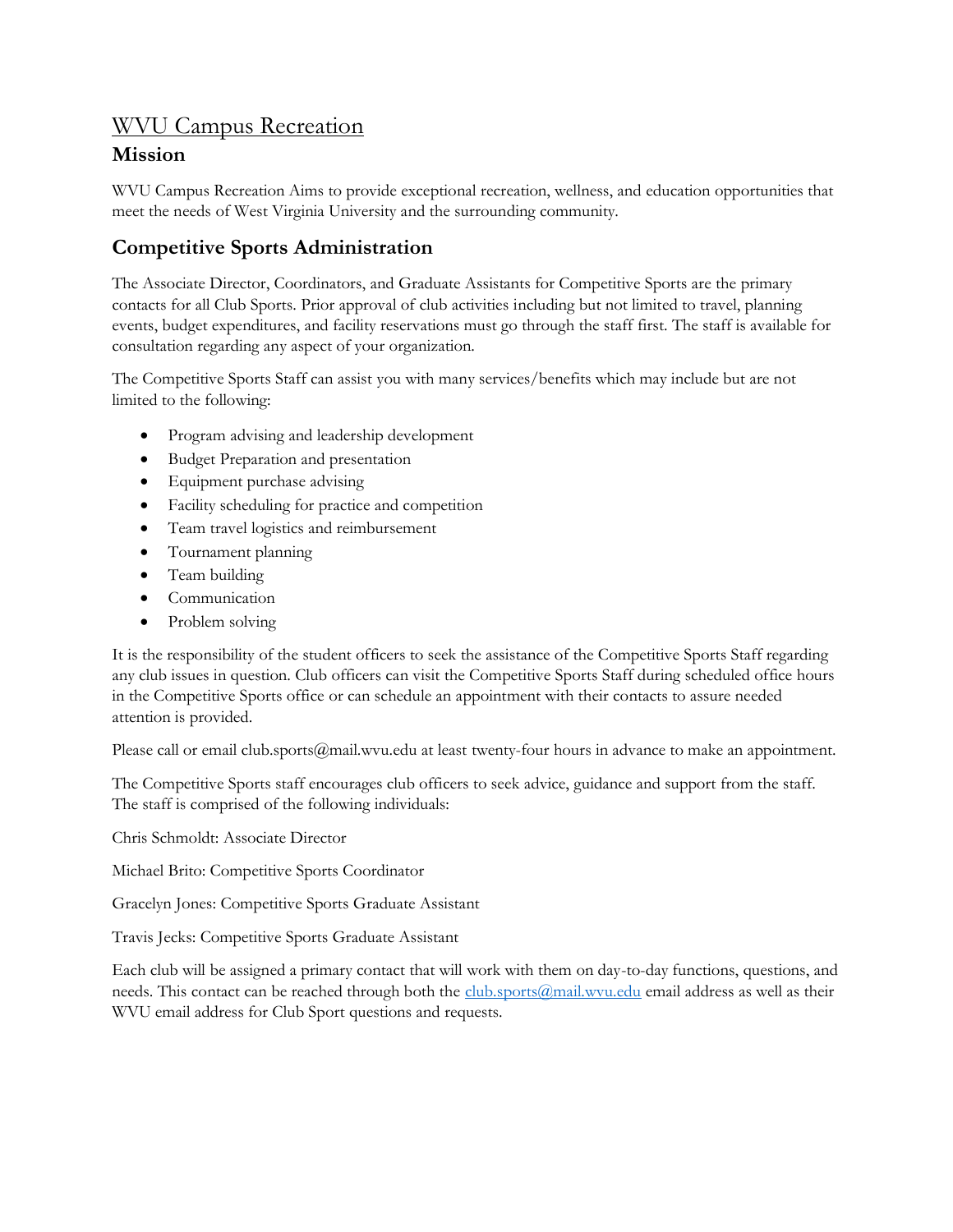#### <span id="page-5-0"></span>**2020 -2021 Active Clubs**

| Airsoft           | Equestrian        | Lacrosse $(M)$ | Soccer (W)       |
|-------------------|-------------------|----------------|------------------|
| Baseball          | (Western)         | Lacrosse (W)   | Softball         |
| Badminton         | Fencing           | Outdoor        | Swim             |
| Bowling           | Field Hockey      | Adventure      | Tennis           |
| Boxing            | Figure Skating    | Paintball      | Track            |
| Climbing          | Fishing           | Powerlifting   | Ultimate Frisbee |
| Competitive Cheer | Golf              | Quidditch      | (M)              |
|                   | Gymnastics        | Roller Vixens  | Ultimate Frisbee |
| Cricket           | Handball          | Rowing         | (W)              |
| Cycling           | Hip Hop           | Rugby(M)       | Volleyball (M)   |
| Dance             | Ice Hockey $- D1$ | Rugby (W)      | Volleyball (W)   |
| Dodgeball         | Ice Hockey-D2     | Ski Team       | Water Ski and    |
| Equestrian        |                   |                | Wakeboard        |
| (English)         | Ice Hockey (W)    | Soccer $(M)$   | Weightlifting    |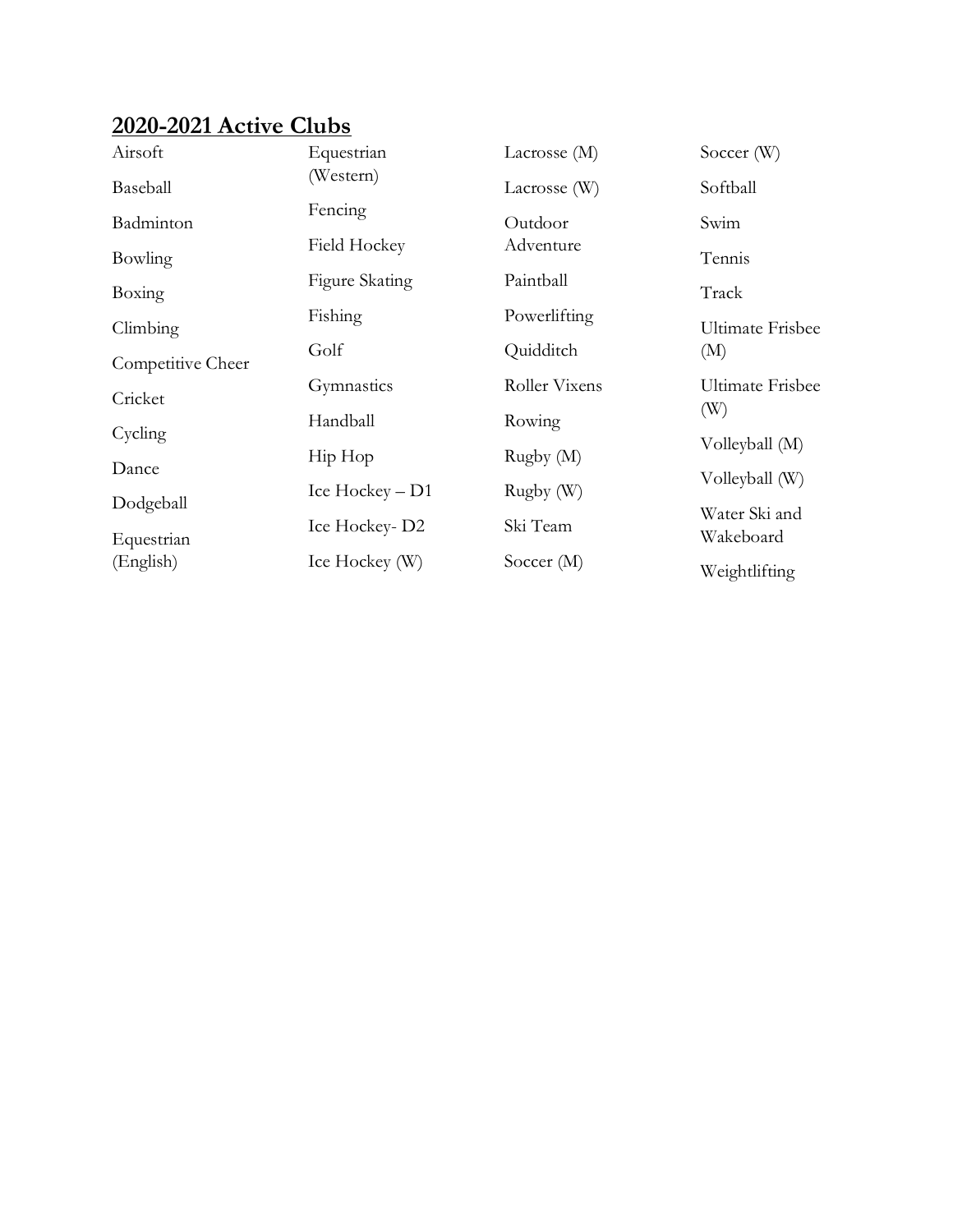# <span id="page-6-0"></span>**Policies and Procedures**

# <span id="page-6-1"></span>**Standard of Conduct**

Participants in the Club Sports program and Campus Recreation department must adhere to the West Virginia University Code of Conduct. Club Members are expected to uphold these principles maturely and responsibly for both on and off campus club events. University conduct regulations apply to clubs and their members at all activities regardless of location. Violations will be sent to the Office of Student Conduct. Any Sport Club subjected to disciplinary actions from the Office of Student Conduct may also receive sanctions from the Competitive Sports Office.

Individuals must always conduct themselves in a manner that does not detract from the reputation of the University. This includes behavior in game situations as well as contact with other teams and event/facility staff. When involved in off-campus events or when travelling, be aware that you are still a representative of WVU.

Club Sports members are expected to have read and understood the Code of Conduct, which can be found at:<https://eberly.wvu.edu/files/d/6fb93b3a-e81c-4aee-9b56-ab92fc88356f/student-code-of-conduct.pdf>

As a member of the WVU Competitive Sports Program, each Club Sport has the obligation to gain the approval of the Competitive Sports Office prior to acting on items, issues, or ideas that are not covered in this manual. If a club chooses to act independently, they risk losing WVU Club Sports affiliation and the WVU Campus Recreation sponsorship. **Club social events are not sponsored by Campus Recreation and must NOT be advertised as part of the club's official activities.**

# <span id="page-6-2"></span>**Requirements for Active Clubs**

Active clubs must meet the following minimum requirements each academic year:

- Register/ Re-register as an organization with the department of Student Engagement and Leadership.
- Must be up-to-date on all paperwork with an accurate club roster on file in the Competitive Sports Office and on WVUENGAGE.
- Regular ongoing activity during the fall and spring semesters.
- Must be student-led and have guidance from a WVU faculty/staff advisor.
- Maintain contact with the Competitive Sports Staff and keep club members informed of changes in the Club Sports Program policy. Representatives are responsible for giving the Competitive Sports Staff appropriate contact information (name, phone number, and email) for the club.

# <span id="page-6-3"></span>**Membership Eligibility**

Membership in a West Virginia University recognized club sports are for full and part-time students, faculty and staff, as well as community members. Intercollegiate athletes may not compete on a club sports in the same academic year that they are listed as a varsity athlete.

West Virginia University does not discriminate on the basis of race, color, sex (including sexual harassment and pregnancy), sexual orientation, gender identity, ethnicity or national origin, religion, age, genetic information, disability, or veteran status. The Competitive Sports program celebrates the transgender student population among its participants. Through the guiding policies of NIRSA we empower students to participate in club sports teams based on one's gender identity, regardless of medical treatment. While West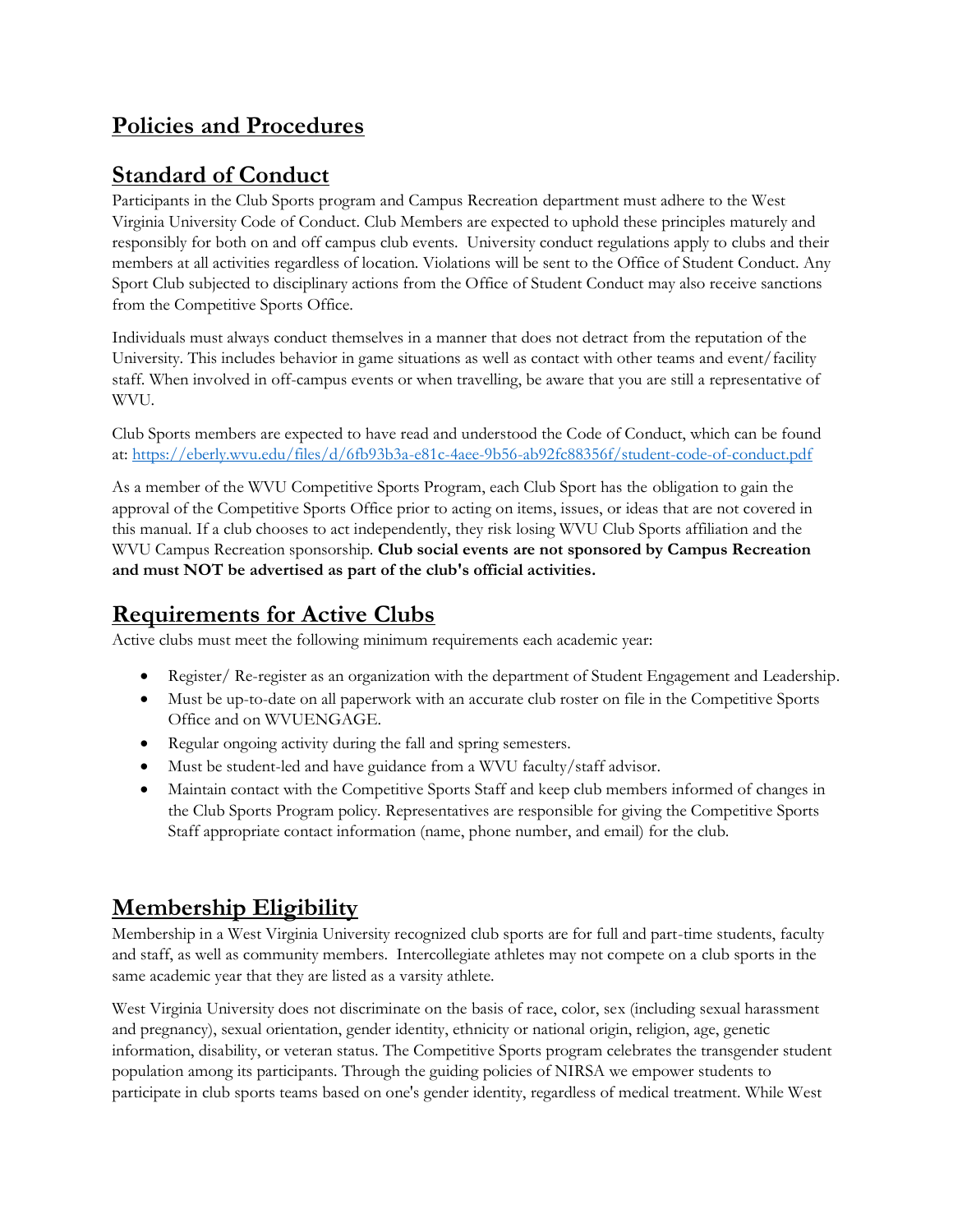Virginia University does not restrict participation based on gender, the national governing bodies of various clubs may have additional policies on gender participation that differ from WVU. These restrictions should be taken into consideration before participating in a club sport. Questions about national governing body restrictions should be directed to the president of the club. The president should be familiar with any policies that their national governing body has or should be proactive in seeking out that information if requested.

Club Sports must be comprised of at least 60% students. This allows for 40% of the club's membership to be comprised of faculty, staff, community members, etc. All members are required to bring a photo ID to all club events, both on and off campus. Individuals who do not have their ID card may be prohibited from participating with the club until the card can be produced.

Only student members are eligible to hold leadership positions with club sports. Elected officers must have a minimum 2.50 grade point average.

If you have any specific questions or concerns with WVU policies, please feel free to contact the Competitive Sports Office. All information about an individual (personal information, medical information, gender identity, etc.) shall be maintained confidentially and in accordance with state, local, and federal privacy laws. Competitive Sports strives to be accessible to all individuals. If special accommodations for facilities, programs, or activities are required, please contact us at [club.sports@mail.wvu.edu.](mailto:club.sports@mail.wvu.edu)

### <span id="page-7-0"></span>**Requesting Club Sports Affiliation**

Prospective Clubs must first complete the required steps through the Office of Student Engagement and Leadership before being eligible to join the Club Sport program. The following link refers to the application to become a registered student organization at WVU:<https://wvuengage.wvu.edu/organizations>

Student organizations desiring Club Sports affiliation can apply in the spring semester for affiliation in the upcoming academic year. Applications are due before spring break. Decisions are made on a year by year basis.

The requesting organization must have goals and objectives that align with the Club Sports mission and meet the following criteria:

1. Must be a registered student organization in good standing with the Office of Student Engagement and Leadership for at least one year prior to applying for Club Sport affiliation (with proof of status).

2. Student interest is demonstrated in the club by membership of 10 active members or the minimum number of members (over 10) needed to participate in the activity.

3. Must demonstrate leadership transition beyond founding members.

4. Have a Regional, National, and/or International Governing Body for the sport.

5. Maintain financial stability.

6. Operate with a yearly (July/August-June) operating budget – upon meeting all minimum requirements.

In addition to the steps outlined at the link above, prospective club sports will need to complete the following process through the Competitive Sports Program:

1. Submit a written proposal to the Competitive Sports Administration requesting the formation of a Club Sport and include the following items: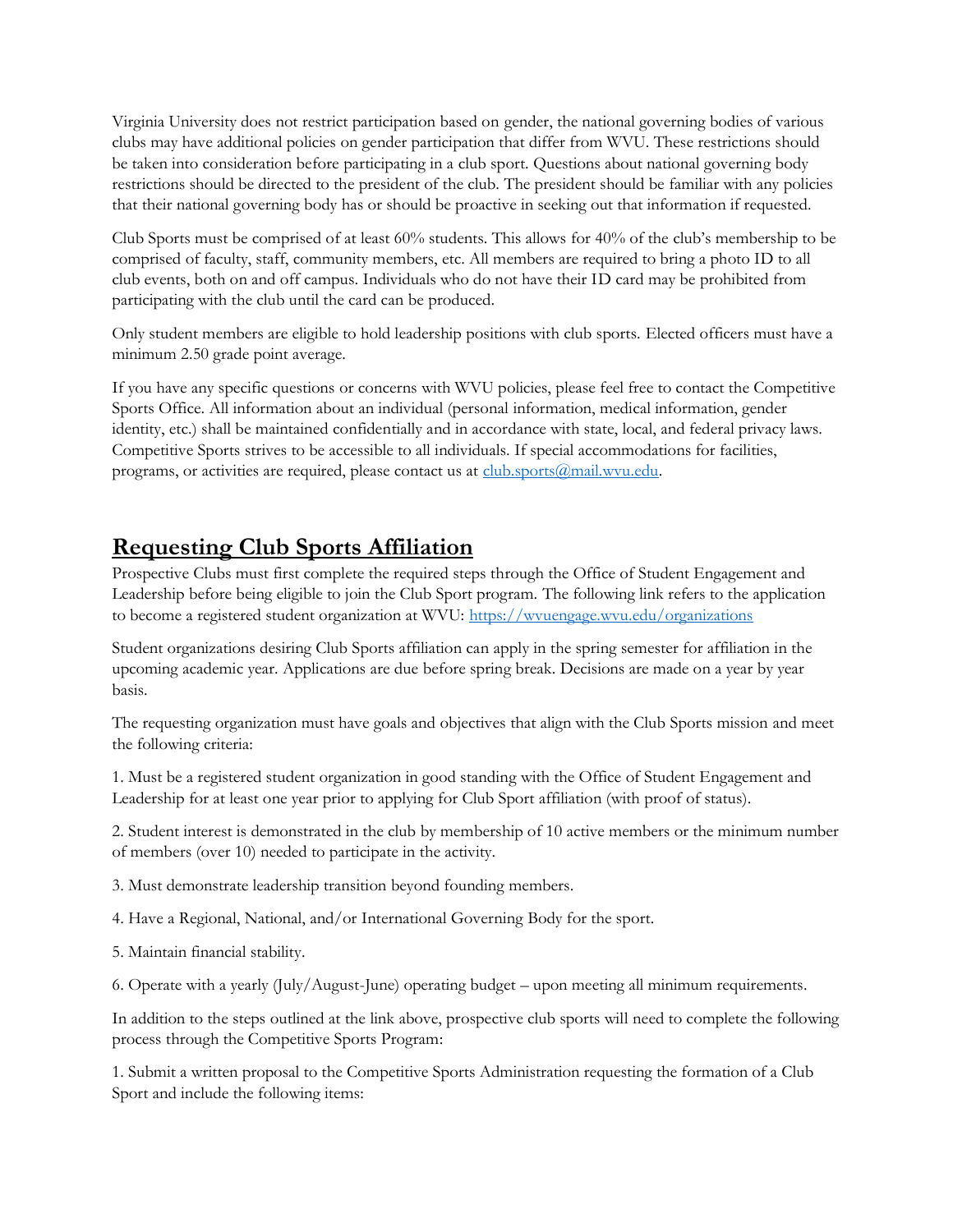a. Introduction about the club (History of the organization, description of the sport, purpose of the organization, uniqueness and sustainability, accomplishments).

b. Short-term and long-term goals and objectives of the club.

- c. Needs of the club (Facility space, budget, administration, etc.).
- d. List of interested people including their respective email addresses.
- e. Proof of registration with the Office of Student Engagement and Leadership.
- f. A copy of constitution and bylaws.
- g. List of elected officers (name, title, contact).
- h. Emergency Action Plan

2. Once these items have been submitted to the Administration, a date will be scheduled for the interested group to present to the Competitive Sports Staff and Sports Club Federation Executive Board. Presentations are typically held one time in the spring semester. The presentation should be 10-15 minutes in length and include plans for the long-term growth of the club, planned sources of income, facilities, leagues/affiliates and, a plan for risk management.

3. The Sports Club Federation Executive Board will review and make a recommendation regarding the requesting student organization. Initial decisions about approval of new Club Sports will be made first by the Executive Board, then the Administration will consult with the Associate Director. The Competitive Sports Staff will inform the club of the decision that is made regarding the club's status with the program.

#### <span id="page-8-0"></span>**Affiliation Policy**

Once a registered student organization has been granted Club Sport status, it will enter a one-year probationary period. During this period the club must complete these requirements:

1. Attend all mandatory meetings.

2. Abide by all policies set by Competitive Sports, Campus Recreation, and the Office of Student Engagement and Leadership

3. Submit club rosters, membership, and waiver forms as received and updated.

4. Meet all administrative deadlines (Coaching/Instructor Agreements, Community Service Agreements, Budget Proposals, Travel Authorizations, etc.).

5. Be financially self-reliant and continue operating in such a capacity. Funding does not become available until after the conclusion of the one-year probation period.

#### <span id="page-8-1"></span>**Hazing Prevention**

Hazing is defined as any situation which (1) endangers or adversely affects the mental or physical health or safety of another person or persons; (2) would cause extreme embarrassment or adversely affect the dignity of another person or persons; or (3) causes another person or persons to destroy or remove public or private property. This includes, but is not limited to, any brutality of a physical nature, such as whipping, beating,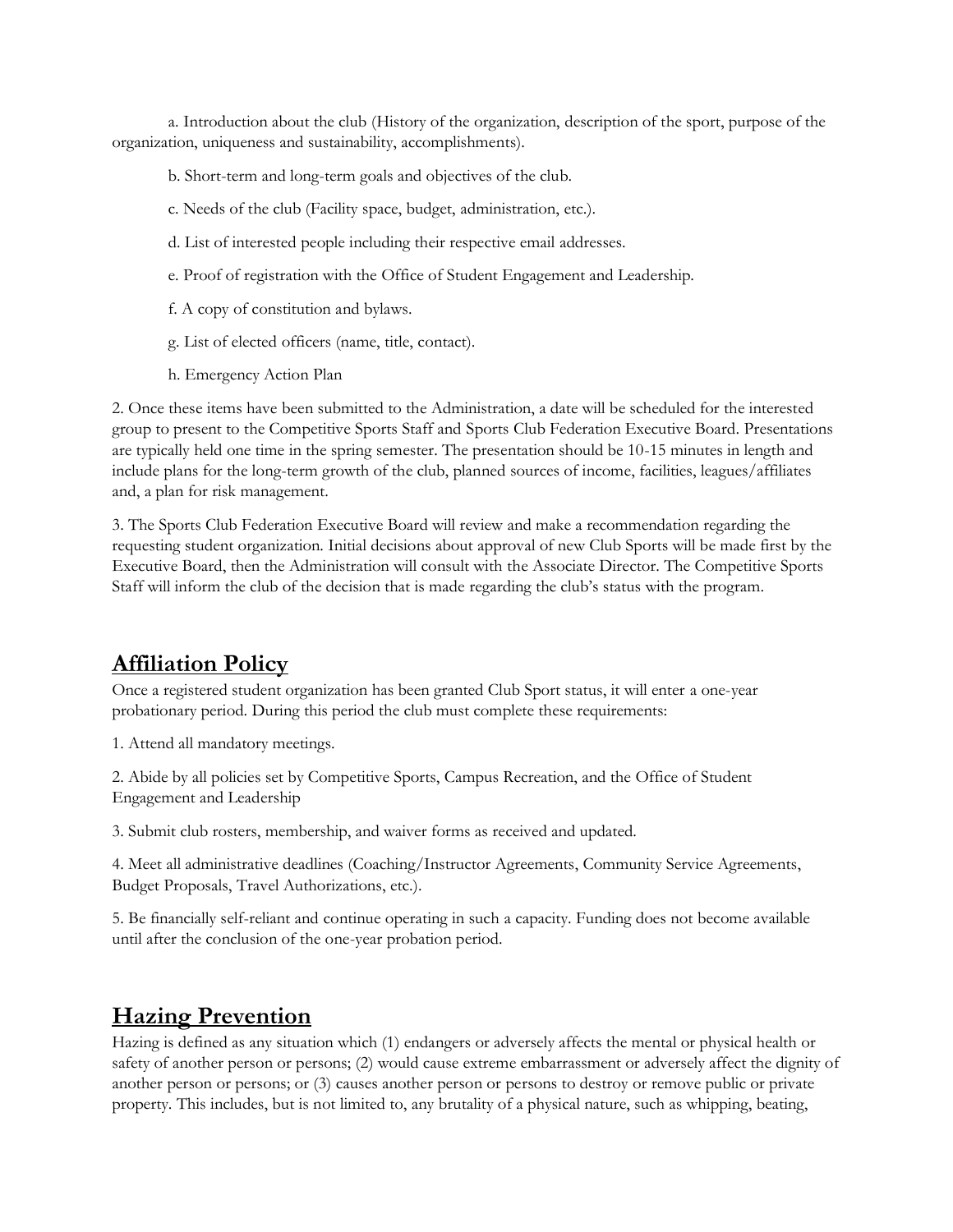branding, forced consumption of any food, alcohol, drug or other substance, any activity which would subject an individual or individuals to extreme mental stress, such as sleep deprivation or forced exclusion from social contact. Hazing with or without the consent of a student is prohibited. Initiations or activities of student organizations are prohibited from including any feature that is dangerous, harmful, or degrading to the student. A violation of this prohibition renders both the organization and participating individuals subject to discipline. Any student who knowingly witnesses or acquiesces in the presence of hazing is also subject to discipline.

More information can be found regarding the hazing policy here: <https://greeklife.wvu.edu/members/report-hazing>

If hazing does occur all members of the Club Sports community are strongly encouraged to report it promptly to the Competitive Sports staff or the WVU Office of Student Conduct.

# <span id="page-9-0"></span>**Non-Discrimination, Harassment, and Student Sexual Misconduct Policy**

West Virginia University is committed to fostering a diverse and inclusive culture by promoting diversity, inclusion, equality, and intercultural and intercommunity outreach. Accordingly, the University does not discriminate on the basis of race, color, national origin, ancestry, age, physical or mental disability, marital or family status, pregnancy, veteran status, service in the uniformed services (as defined in state and federal law), religion, creed, sex, sexual orientation, genetic information, gender identity, or gender expression in the administration of any of its educational programs, activities, or with respect to admission or employment. This Policy sets forth how discrimination, harassment, sexual and domestic misconduct, certain consensual relationships, stalking, and retaliation will be addressed by West Virginia University.

#### <span id="page-9-1"></span>**Club Sports Facility Usage Guidelines and Expectations**

Club Sports are expected to be aware of and abide by the following guidelines regarding facility usage:

- 1. The following Campus Recreation and Campus Recreation affiliated facilities are available for use by Club Sport teams:
	- a. Student Recreation Center
	- b. Evansdale Recreation Fields
	- c. Evansdale Outdoor Track
	- d. Evansdale Tennis Courts
	- e. Mylan Park
	- f. Medical Center Fields
	- g. Morgantown Ice Arena
- 2. Practice times and events are only available to those clubs who meet the minimum requirements to be a Club Sport.
- 3. Club teams are not allowed to share practice spaces and times unless it has been approved by the Competitive Sports staff. If clubs are practicing together without approval, both teams forfeit future practice times a determined by the Sports Club Federation Executive Board.
- 4. **For a Campus Recreation facility to be reserved for a club, an officer must complete the online request forms for practice, events, and meeting.** Practice reservations will be applied for, and the reservation is not guaranteed and could change at any time.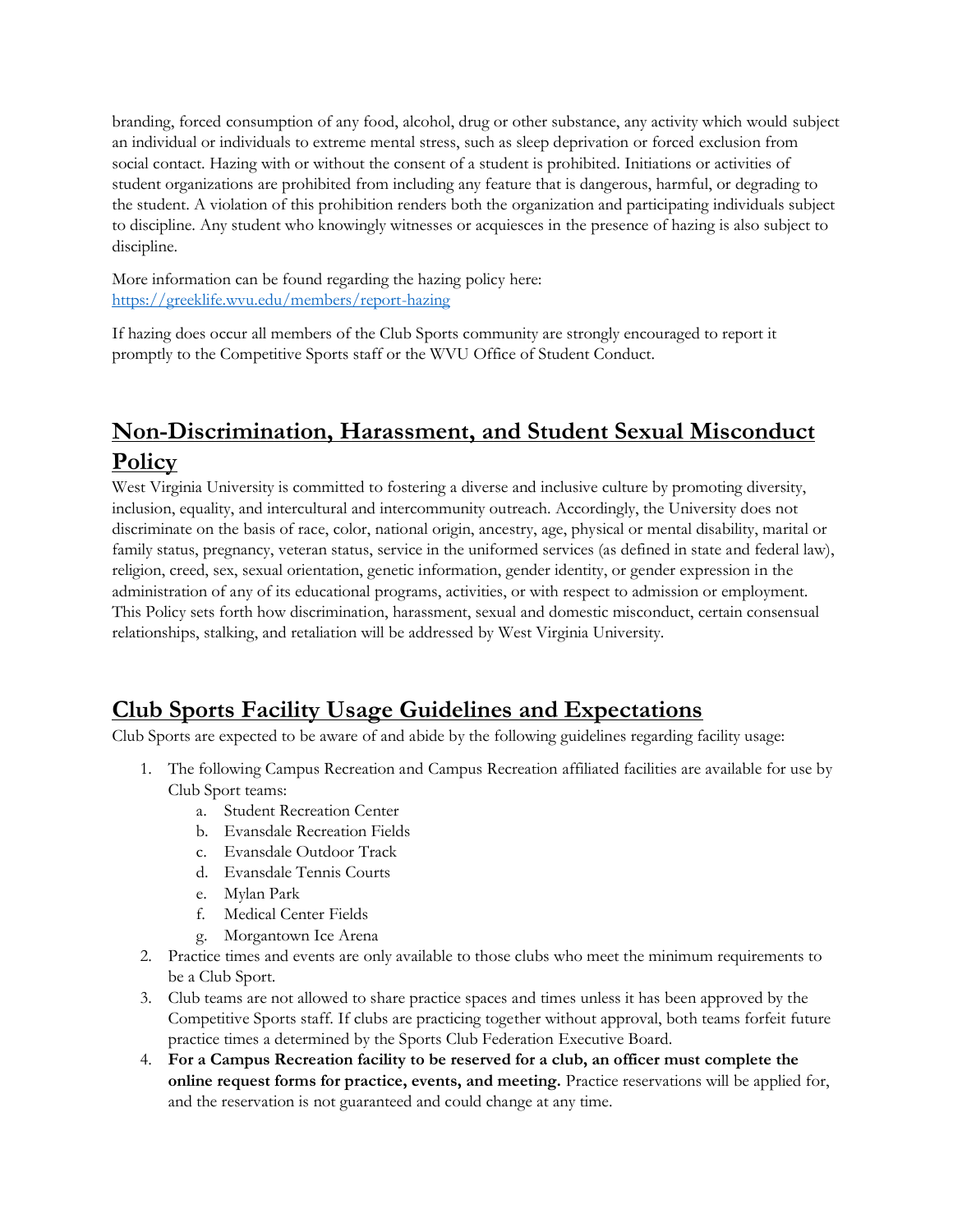- 5. **Clubs are granted a minimum or two hours per week of practice time a week at facilities that Campus Recreation oversees per week.** The Competitive Sports Staff prefers to be be notified of cancellations at least 24 hours before the reservation is in effect but must be notified at least 12 hours before. Failure to do so could result in the loss of facility space in future weeks or semesters. Since schedules are printed and distributed to many users of the facilities, it is very difficult to change a practice reservation once a semester has begun. Make sure that your request is what the club wants and needs.
- 6. Practice requests must be submitted by the deadline outlined in the Important Dates section of this handbook.
- 7. Club Sports are eligible to request additional practice time for 15 weeks of the academic year (approximately the length of a semester). As with reservations, additional practice times can be granted to those clubs that are in good standing (meeting necessary deadlines, up to date on requirements, performance, etc.).
- 8. Due to a combination of safety concerns and space maintenance, the Club Sports and Campus Recreation complexes are open or closed depending on field conditions. Decisions about the status of the fields will be made daily and/or as weather conditions change. For information on practice and event status, please contact the Competitive Sports office.
- 9. **Clubs are responsible for set-up and cleanup of all sites that they occupy, and will assist with field marking, if applicable.** Misuse of space can result in the loss of space.
- 10. Any request made outside of regular practice hours is considered a Club Event. **Competition requests should be submitted at least two weeks (10 business days) in advance.** For special events, planning meetings will be held with Campus Recreation facilities staff and Competitive Sports staff prior to the event. Requests made after the deadlines are not guaranteed. For regional/national events, it is highly recommended you submit a Facility Request Form at least six months in advance.
- **11. Clubs are not allowed to engage in an organized club activity in Campus Recreation facilities without a prior reservation.** However, participants with a WVU Campus Recreation Membership may use Campus Recreation facilities during hours of operation without submitting a facility reservation request if there is not any equipment needed to be set up and organized practices are not taking place.
- 12. Failure to use a reserved area jeopardizes the club's ability to reserve facilities for future use. Clubs must notify the Competitive Sports staff at least 12 hours before the start of an event to include practice.
- 13. Misuse of equipment and facilities (including not using reserved space, and/or neglect in following facility – use procedures, e.g., leaving debris or equipment in a facility) as well as inappropriate conduct and actions while participating in any Club Sport related activity, will jeopardize the club's continued status as a member of the WVU Club Sports Program.
- 14. All Club Sports participants must be willing and able to check in using their photo ID with Competitive Sports or Mylan Park Staff. **Failure to provide staff can prohibit participation until check in has taken place.** Roster updates must be submitted on the WVUENGAGE by 12pm on the day of practice to guarantee additions to roster by practice start time.
- **15.** Campus Recreation staff will be monitoring all facilities--taking participant counts and checking the eligibility of users when appropriate**. As employees of Campus Recreation, they have the authority to deny unauthorized persons (or persons abusing facilities or equipment) access to the facility.**
- **16.** Alcoholic beverages are not permitted in or on Recreational Sports Facilities. It is the club's responsibility to monitor all club events (including the actions of spectators) to assure that alcoholic beverages are not on site. Games may be delayed until the problem is corrected or may be canceled if the situation is not addressed. **Further, a formal complaint with the Office of Student Conduct**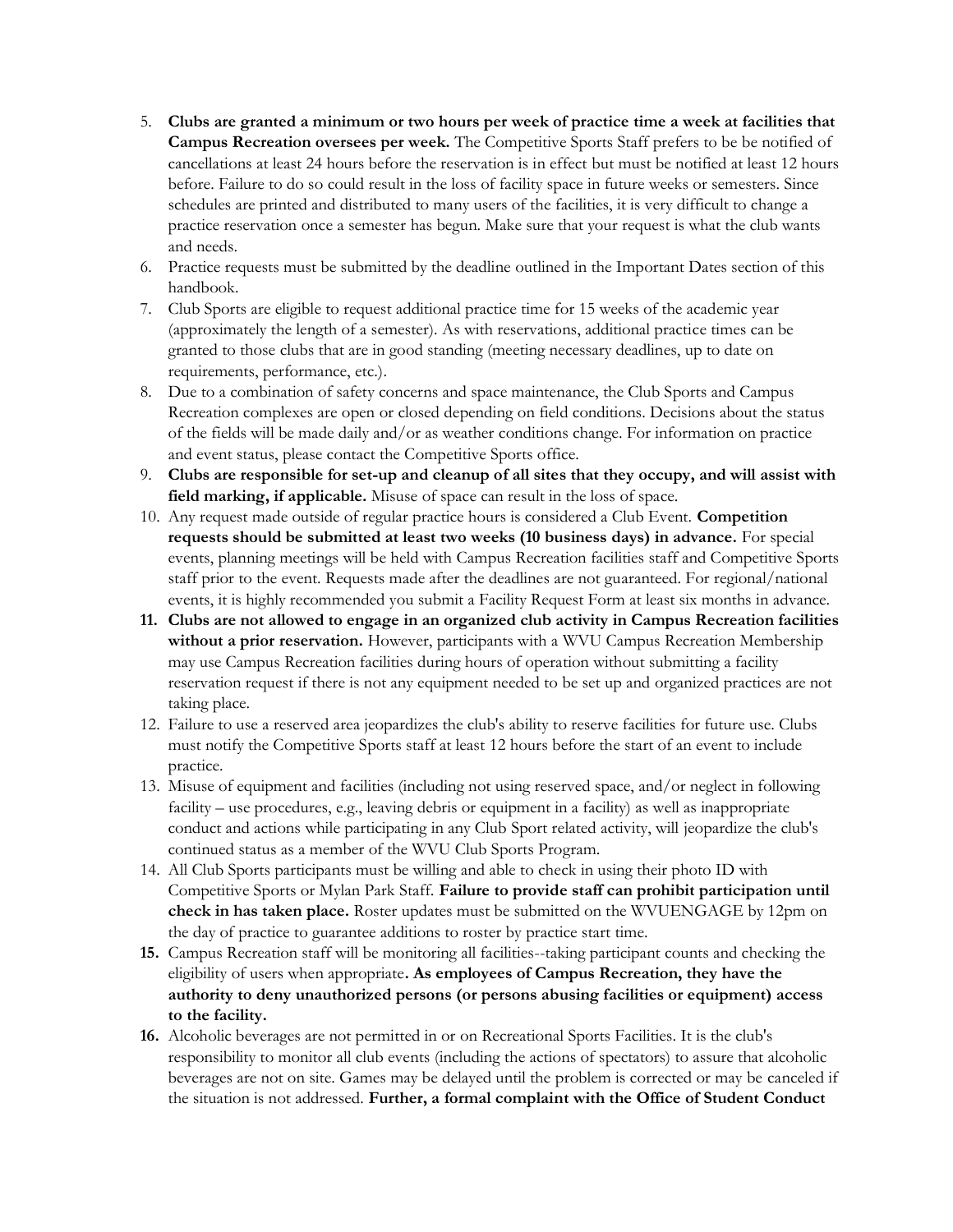**will be submitted for any student member or spectator found in violation of having alcoholic beverages on University property and WVU Police will be called as needed.**

#### <span id="page-11-0"></span>**Deadly Weapons and Destructive Devices Policy**

Possession or storage of a deadly weapon, destructive device, or fireworks in any form (as defined by West Virginia State Code) is prohibited on the West Virginia University campus in University-leased facilities and in University vehicles.

Any University faculty member, staff member, or student who has been found in violation of this policy shall be subject to disciplinary action for misconduct which may include termination or expulsion as well as criminal prosecution. Individuals not affiliated with the University shall be subject to criminal prosecution.

For more information regarding this policy please refer to the Office of Strategic Initiatives: [https://strategicinitiatives.wvu.edu/policies/university-policies-policies/deadly-weapons-destructive-devices](https://strategicinitiatives.wvu.edu/policies/university-policies-policies/deadly-weapons-destructive-devices-policy)[policy](https://strategicinitiatives.wvu.edu/policies/university-policies-policies/deadly-weapons-destructive-devices-policy)

#### <span id="page-11-1"></span>**Equipment Storage and Inventory**

Club Sports are responsible for all equipment owned by Campus Recreation and the club. All club equipment purchased in part or whole with allocated funds becomes the property of West Virginia University. Clubs are responsible for the maintenance, upkeep, and overall safety standards applicable for their respective sport or activity for all equipment. If significant damage occurs to any piece of equipment, the club must notify the Competitive Sports Office within 48 hours. Campus Recreation can provide specific space for storage of club equipment owned by West Virginia University.

**At the beginning of each academic year, each Club Sport must submit a Club Sports Inventory spreadsheet to the Competitive Sports Administration.** The spreadsheet must detail all items purchased through WVU accounts.

Club Sports are expected to keep all spaces clean and organized. Teams that do not meet this expectation put their equipment and supplies in jeopardy, as the Competitive Sports staff reserves the right to revoke any spaces designated for Club Sports storage and to remove any existing equipment.

#### <span id="page-11-2"></span>**Risk Management**

Due to the private organization status of all Club Sports, it is the responsibility of the club officers to reduce risks through implementing risk management strategies and informing your respective teams. Liability exposure is a serious issue and each club sport should realize that the University DOES NOT cover organizations. Each Club Sport is expected to write and implement their own Emergency Action Plan and purchase liability insurance for higher risk activities (if applicable or necessary).

An effectively implemented Emergency Action Plan minimizes the likelihood of injury and reduces the chance of negligence. Risk management in Club Sports is the mutual responsibility of staff, club leaders, and athletes. The following are basic expectations of all involved in the Club Sports program:

- Regular inspection of the club facilities, spaces, playing surfaces, and equipment
- Communication of emergency procedures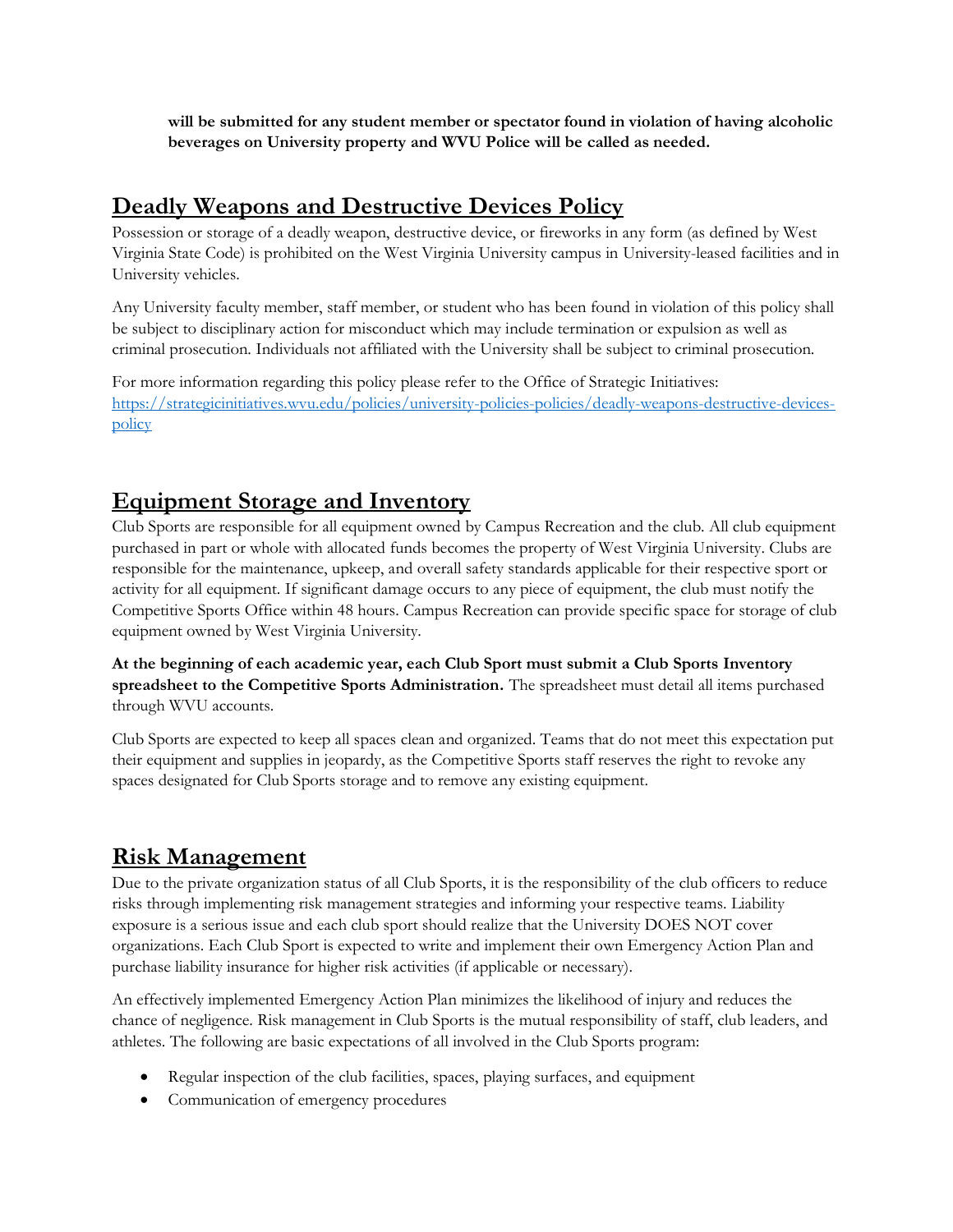• Injury reporting

# <span id="page-12-0"></span>**Transportation and Travel**

The Competitive Sports Staff must approve all travel whether the Club intends to use University funds. The staff will assist clubs with their travel plans, if needed. Club members must receive staff approval **prior** to departure and have necessary funds to cover travel expenses prior to the trip. There will be consequences for any travel that takes place without prior approval and/or completion of all the appropriate paperwork.

- A Travel Authorization Form must be completed for any trip outside Morgantown. It must be filed in the Competitive Sports Office 14 days prior to departure. If this form is not on file, the Club will not be eligible to receive University funding for the trip.
- An Individual Reimbursement Form must be completed to receive reimbursements for travel. Details regarding completion of this form can be found on the Campus Recreation Website. The travel request must be submitted 14 days before the travel occurs.
- A Post Travel Result Form must be submitted to the Competitive Sports staff by the Friday after returning from a trip.
- The Competitive Sports Staff can issue Travel Memorandums for clubs that travel during the school week and miss class. This memorandum is intended solely to verify participation with the club and should not be interpreted as an excuse. To request a travel memo, designate that Travel Memorandums are necessary on the Pre-Travel form on WVUENGAGE.
- Any changes to the initial travel roster must be submitted 24 hours prior to travel. Note: Members can only be added to the travel roster. Once a person is listed, they cannot be removed.
- The Competitive Sports Administration must be notified immediately of any accidents or emergency situations that occur during club-related travel.
- An officer traveling should always carry the emergency contact list with them.
- It is the responsibility of the club to ensure that all drivers are insured and licensed drivers.
- When traveling with vehicles, it is recommended that drivers not drive more than 5 hours without taking a minimum 30-minute break. Alternate drivers should be utilized when available. Clubs looking to travel between the hours of midnight and 6:00am can only do so with prior approval.
- While traveling all clubs should always act professional, as they are representatives of their clubs, the Competitive Sports program, Campus Recreation, and West Virginia University.
- The Competitive Sports Administration reserves the right to deny travel at any point for either the club or individuals on the club.

#### Governing Rules for Intramural Sports

Club Sports members participating in Intramural Sports contests will be held to a higher standard of sportsmanship given their additional involvement in Campus Recreation programs. It is the responsibility of both the Intramural Sports team captain and the Club Captain to ensure that members are meeting the appropriate standards when participating in Intramural Sports contests. Failure to maintain proper sportsmanship can result in loss of privileges both in Club and Intramural Sports. Current Sport Club members may participate in their related sport, but they must adhere to the following restriction:

- 2-4 Player Intramural Sports Teams = 2 Club Members
- 5-8 Player Intramural Sports Teams = 3 Club Members
- 9+ Player Intramural Sports Teams = 4 Club Members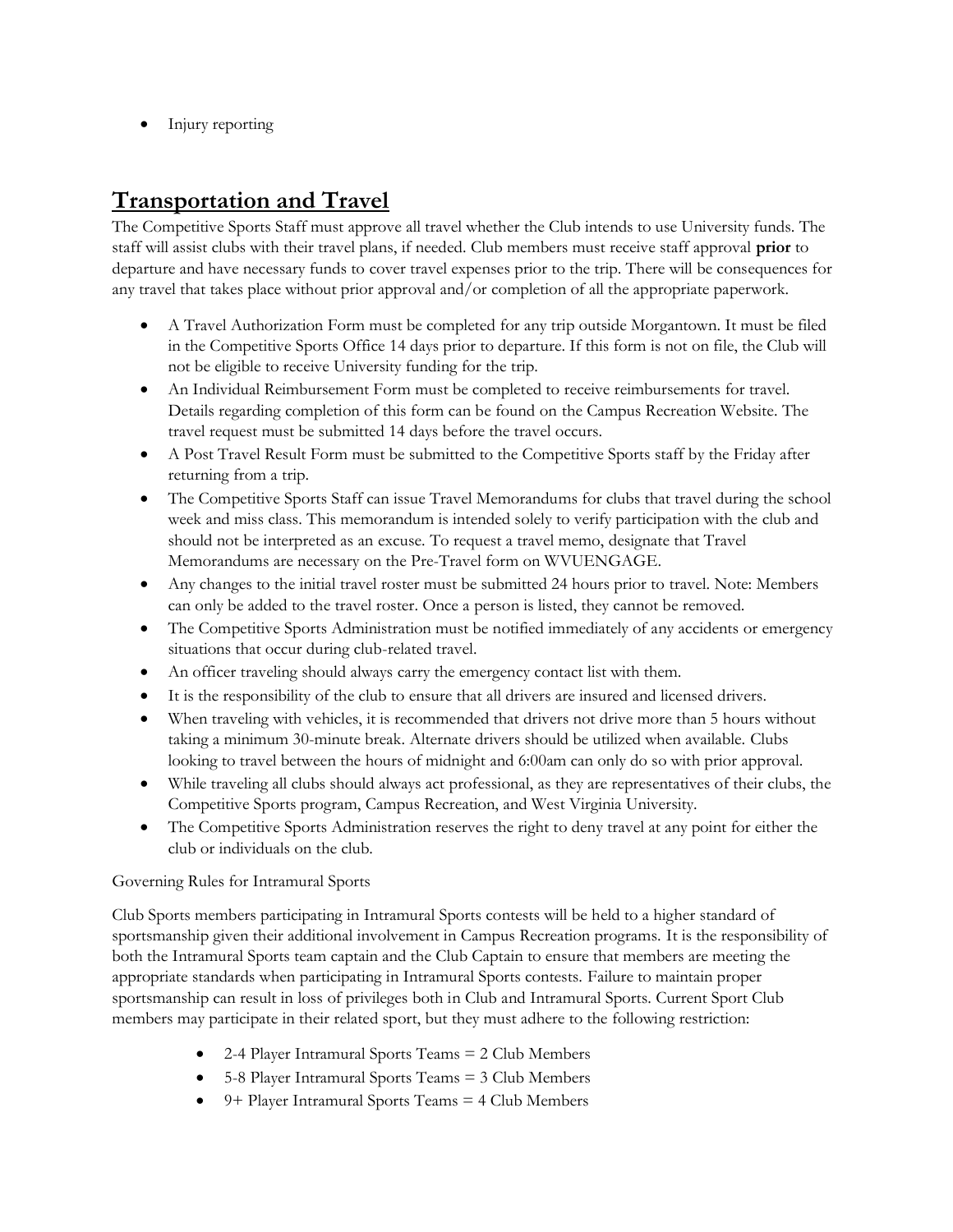# <span id="page-13-0"></span>**Administration and Leadership**

# <span id="page-13-1"></span>**Club Responsibilities**

Club Officers are ultimately responsible for making certain that each club athlete of their respective club meets the minimum eligibility requirements and participant responsibilities. In addition, the entire Club is responsible for ensuring that the following club responsibilities as well as the policies and procedures in this handbook are met/followed by the club and individually as participants. The Competitive Sports Administration reserves the right to add responsibilities during the academic year and will inform participants of any changes. Club teams will be held responsible for the actions of individuals as well.

- 1. In all activities, club teams assume full responsibility for abiding by local, state, and federal laws; University, Campus Recreation and Competitive Sports regulations. In addition to any sanctions levied by others, failure to comply with any of these laws, regulations, or guidelines may result in loss of Club Sports status, loss and/or suspension of club privileges, and verbal and/or written warning.
- 2. Clubs are responsible for maintaining registration as a registered student organization with the Office of Student Engagement and Leadership.
- 3. Clubs are responsible for determining membership numbers and the process for selection.
- 4. Clubs are responsible for submitting travel paperwork for all events not at facilities overseen by Campus Recreation.
- 5. Clubs are responsible for reporting all events and results.
- 6. Clubs are responsible for working with the Competitive Sports Administration to establish a risk management plan for their club.
- 7. Clubs must have a designated number of members that are certified in CPR/AED/First Aid.
- 8. Clubs are responsible for reporting any violations, accidents, or injuries to the Competitive Sports Administration in the Post Travel Result Form. Failure to report will lead to sanctions decided on by the Sport Club Federation Executive Board.

# <span id="page-13-2"></span>**Club Sport Officer Responsibilities**

Because Club Sports are student-run and managed organizations, club business is the responsibility of each club's student leaders. The Club Sports Handbook is provided to clubs in order to help officers become better prepared for their experience, and to provide them with the answers to most of their questions.

Please use the basic descriptions provided to determine which officers must partake.

We encourage all club members to learn about the responsibilities of club officers which include, but are not limited to the following:

- 1. Ensure that the club has the organization and officers it needs.
- 2. Maintain a current roster and waiver for each member of your club.
- 3. Register your club with the Office of Student Engagement and Leadership.
- 4. Ensure all paperwork is being completed appropriately and on time.
- 5. Communicate policy changes, announcements, etc. from the Competitive Sports Program.
- 6. Ensure risk management policies are created, reviewed, and upheld.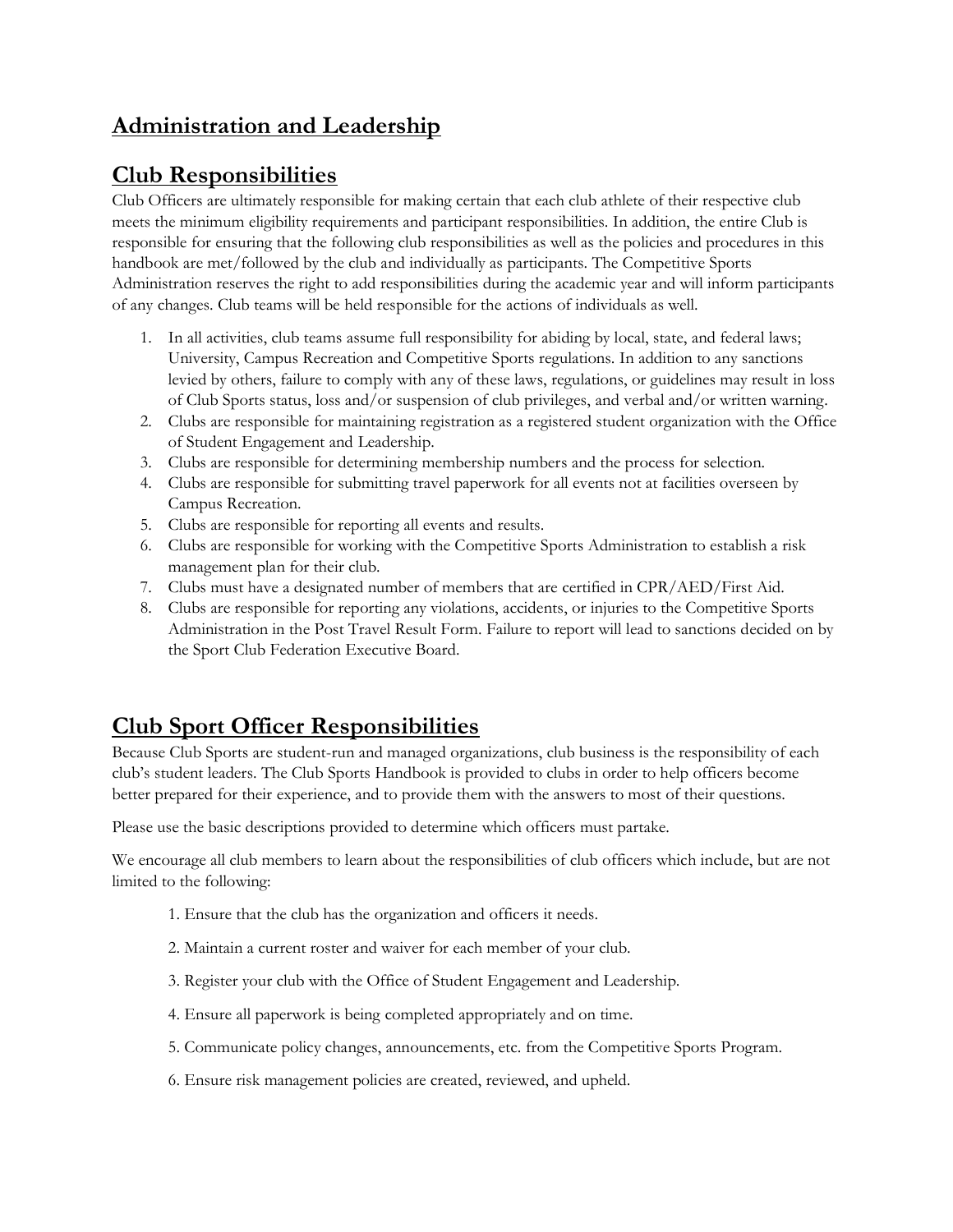- 7. Plan appropriately for travel and work with the business staff to do so in timely manner.
- 8. Develop and present budget requests for allocation purposes.
- 9. Use social media and marketing strategies to grow interest for your club.
- 10. Prepare and develop future club officers.
- 11. Consistently complete monthly reports by set deadline.
- 12. Seek out fundraising and community service projects for your club.

The following is a list of suggested duties for student leaders. Individual clubs should identify the responsibilities of each officer.

#### President

- 1. Serve as the liaison with the Competitive Sports Office, the Sports Club Federation Executive Board, and Department of Campus Recreation.
- 2. Communicate and enforce all Club Sports policies and procedures to all club members.
- 3. Seek approval for Club Sports business. Examples: logo requests, purchases, community service opportunities, travel, etc.
- 4. Responsible for completing and submitting required reports or forms online on WVUENGAGE.
- 5. Attend Club Officer trainings and meetings.
- 6. Responsible for attending or providing a club member at all Club Sport special events (example: club sports fair).
- 7. Responsible for managing the club email account or other club communication at least twice per week.

#### Vice President

- 1. Serve as the president in all duties as determined if the president is unable to do so.
- 2. Assist the president in all duties as determined by the president.
- 3. Responsible for all materials posted on the WVUENGAGE page.
- 4. Attend Club Officer trainings and meetings
- 5. Responsible for checking the club email account or other club communication at least twice per week.
- 6. Submit record of club inventory and equipment at the beginning of each semester.

#### Treasurer

- 1. Keep accurate records of all club accounts and allocated funds.
- 2. Responsible for submitting all Individual Reimbursement and Post Travel Reimbursement Forms and promptly.
- 3. Assist the president with the Budget Proposal and Presentation during the spring semester, if requesting allocated funds.
- 4. Attend officer trainings and meetings.
- 5. Responsible for managing the club email account or other club communication at least twice per week.

#### Secretary

1. Submit all Monthly Reports and Post Travel Results Forms.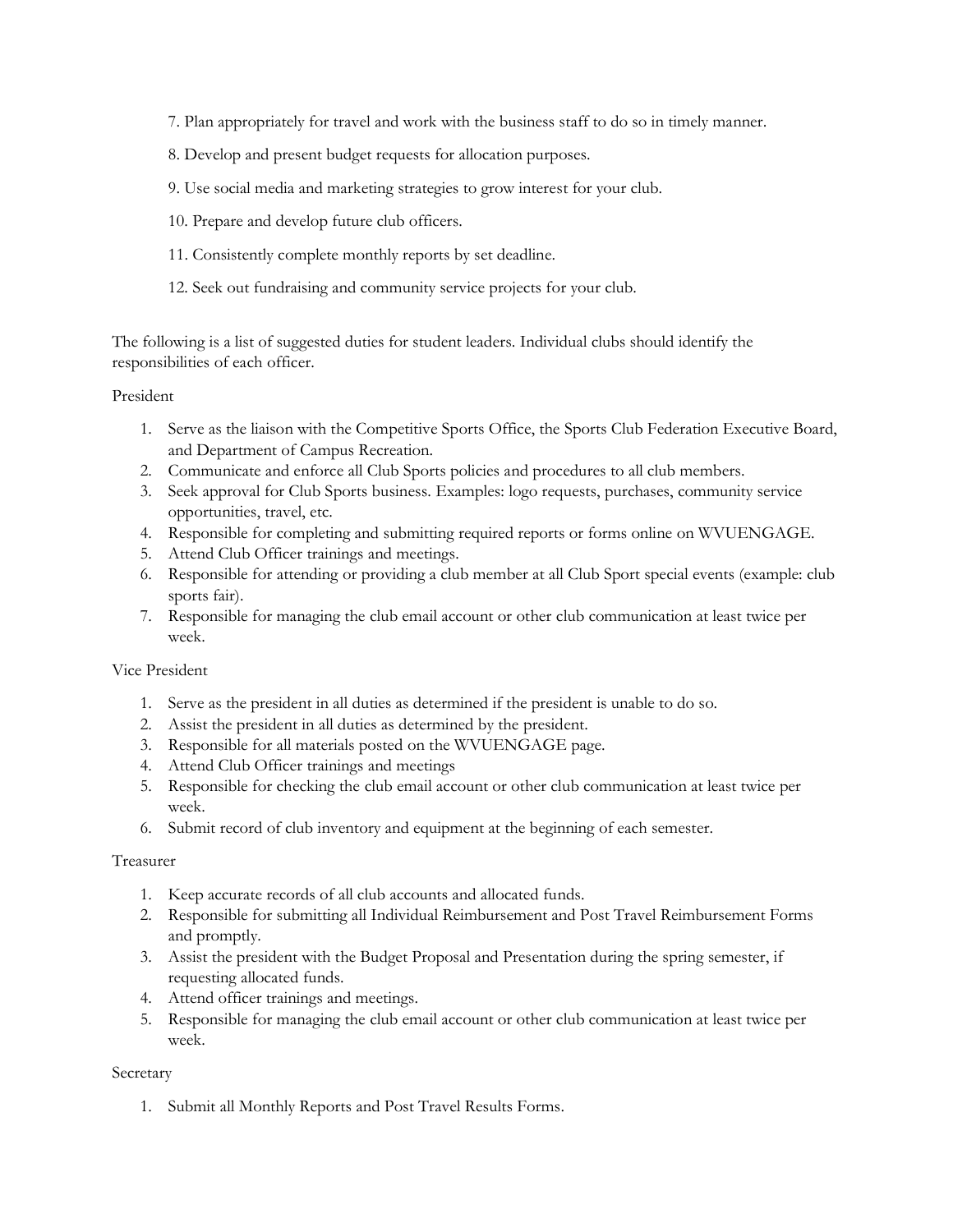- 2. Submit Community Service Approval Forms and Completed Community Service Forms in a timely manner.
- 3. Maintain all documentation (notes, emails, memos) of club meetings.
- 4. Attend officer trainings and meetings.
- 5. Responsible for checking club email accounts and other club communication at least twice per week.

Safety Officer

- 1. Have CPR, First Aid, AED certification and report club injuries.
- 2. Check safety and standards of club equipment.
- 3. Maintain Emergency Action Plan.
- 4. Attend Club Officer Trainings.
- 5. Responsible for checking the club email account at least twice per week.

### <span id="page-15-0"></span>**Club Email Communication**

The Competitive Sports Staff will utilize email to effectively rely information to Club Sport officers. Clubs are encouraged to create and utilize email accounts for their specific club as it helps facilitate direct communication. Those clubs that do have club email accounts are expected for checking the account regularly. Clubs will be held responsible for knowing and understanding all information distributed via mail and email.

#### <span id="page-15-1"></span>**WVUENGAGE**

Club officers must utilize WVUENGAGE to submit most of the required paperwork to the Competitive Sports Staff. All documents and forms can be found on the Club Sports page on the Campus Recreation website: https://campusrecreation.wvu.edu/club-sports/forms.

#### <span id="page-15-2"></span>**Officer Meetings and Trainings**

Clubs are responsible for having one officer attend each monthly meeting. These meetings are designed to inform club officers of the expectations from the Competitive Sports Office, educate officers on the guidelines that apply to our program, and provide leadership development opportunities for Club officers. Additional points will be awarded to clubs that have at least one officer attend any of the optional officer trainings or meetings.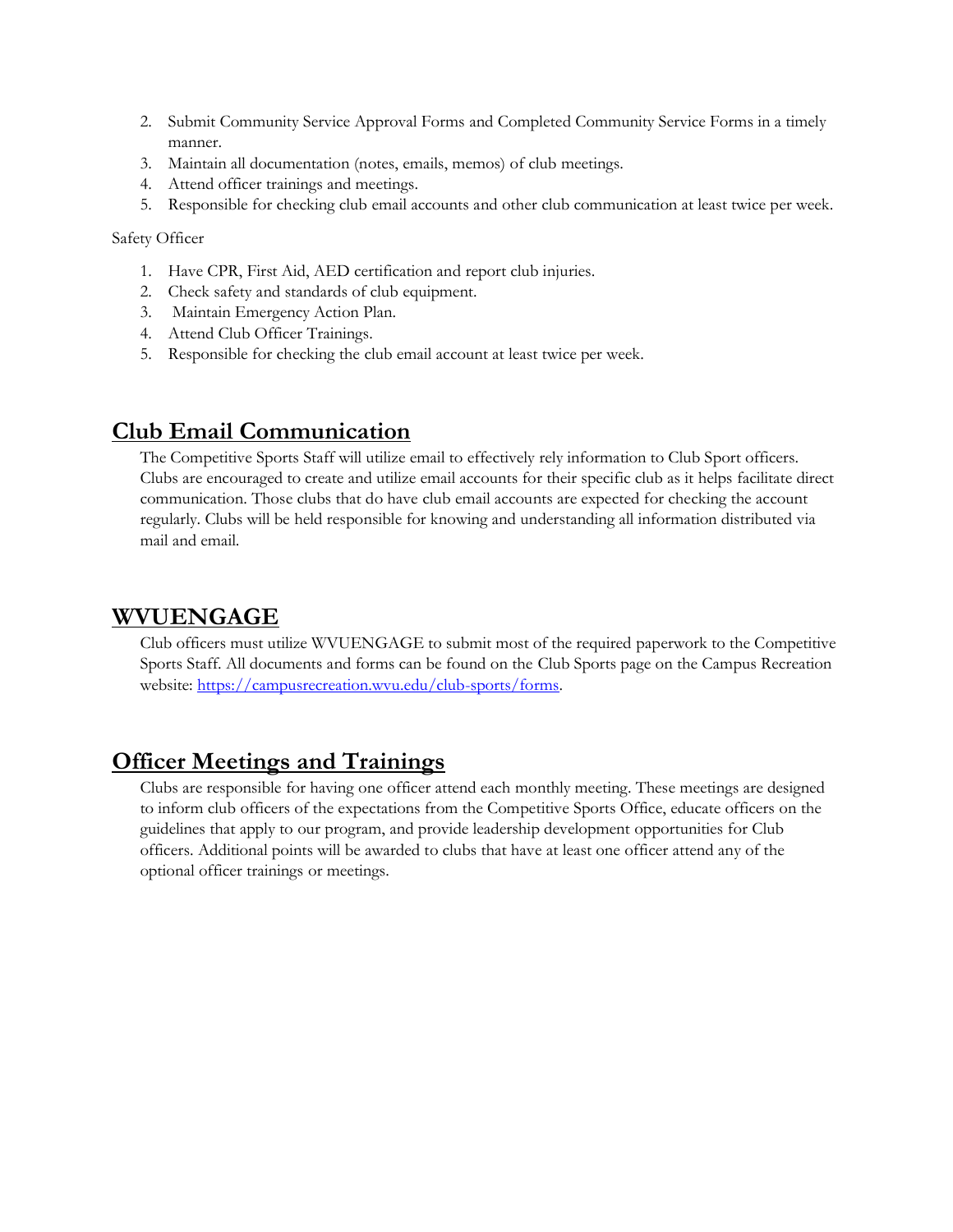### <span id="page-16-0"></span>**Sports Club Federation Executive Board**

The Sports Club Federation Executive Board is a student advisory group that provides representation for Club Sports officers and athletes in matters pertinent to the program and assists the Competitive Sport Staff in administering the WVU Club Sport Program.

The duties of the Federation Executive Board will include but not be limited to the following:

- 1. Develop and/or evaluate new and existing policies, guidelines, programs, and functions of Club Sports.
- 2. Review and make recommendations on student organizations requesting affiliation with Club Sports.
- 3. Conduct disciplinary hearings; including decisions regarding Club Sports revocation. \*
- 4. Review and make recommendations for the Club Sports allocations and national contingency funds.
- 5. Assist with promotional events, such as the Club Sports Fair.
- 6. Assist with organizing Club Sports community service events.
- 7. Accept responsibilities as assigned by the Competitive Sports Administration.
- 8. Facilitate nominations and distribute semesterly and yearly awards to deserving clubs.

Open Executive Committee positions and application process will be announced in the spring semester of each academic year.

\*Below are the guidelines for appealing revocation to the Competitive Sports Administrative team.

1. A team is allowed one appeal if their Club Sport affiliation is revoked.

2. This appeal must include new information to support the organization keeping their affiliation.

3. The appeal with supporting information must be submitted via email to the Competitive Sports Administration at [club.sports@mail.wvu.edu](mailto:club.sports@mail.wvu.edu) within three business days of notification of revocation.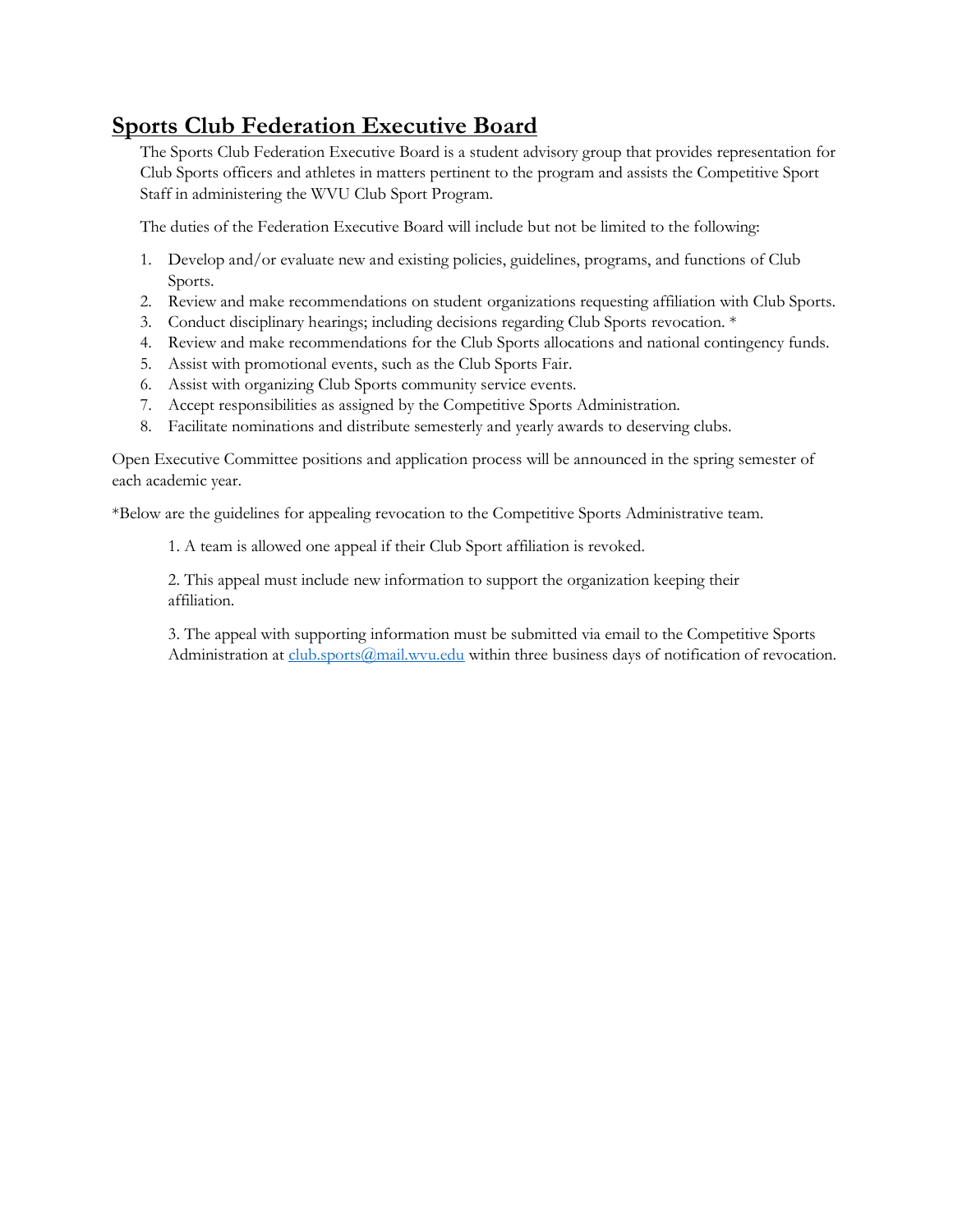# <span id="page-17-0"></span>**Coaches, Instructors, and Advisors**

Club Sport coaches are selected by the club to help improve its performance and the skill of its members. Coaches are volunteers and have no official affiliation with the university. They receive no compensation, benefits, or liability coverage from the university. Individual club officers are responsible for evaluating the certifications/qualifications of all coaches/instructors. **Coach involvement should be restricted to skill development and game strategy; the coach should not be involved in the** 

**management/administration of the club.** Coaches are responsible for being aware of and upholding the following guidelines:

- 1. Each coach must complete the Coaching/Instructor Agreement.
- 2. It is recommended that all coaches purchase their own personal medical/liability insurance.
- 3. The coach must be aware of and follow all University and departmental procedures relative to the Club Sport program.
- 4. Access to the Student Recreational Center for coaches must be pre-approved by a Competitive Sports Staff member. Coaching a club does not automatically make the coach eligible for any other Campus Recreation programs.
- **5. Club business matters (hosting tournaments, submitting forms, equipment requests) must be handled by the student members with the coach serving in an advisory capacity. Club activities and events should be a team effort and not left solely to the coach or student representative.**
- 6. Coaches are viewed as community members by WVU and are not considered members of the student organization and as such are not authorized to receive the benefits of membership in a registered student organization.
- 7. Participation in the Club Sport Program is not required; therefore, monetary rewards, scholarships, or perks shall not be promised or given to any member or prospective member by the coach or club.
- **8. Coaches are always expected to exhibit and promote good sportsmanship and should conduct themselves in a manner that does not detract from the reputation of the Club Sport. This includes behavior in game situations, contact with other teams and interaction with event staff.**
- 9. The Competitive Sports Staff will work with the specific club directly in an advisory capacity related to the coach/Club relationship. If the coach is not acting in the best interest of the club, the Competitive Sports Staff may work with the club to have the coach removed. However, it is the club's responsibility to retain or remove the coach.
- 10. Coaches must be recommended by Club members and must submit a Coaching/Instructor Agreement each academic year to coach. Continuation of coaching status is not automatic.
- 11. Coaches must be listed on the club roster and be willing/able to provide photo identification when asked by Competitive Sports staff.
- 12. Student Coaches must abide by all the above policies to become a coach and understand that they are not a member of the club.

#### <span id="page-17-1"></span>**Faculty/Staff Advisors**

The advisor to the club is generally a faculty or staff member chosen by the club. Having an advisor strengthens the group and encourages continuity. The advisor should be a mentor and assist club officers in the routine operation of the club and serve as a consultant with the club president in the management of the club. The advisor should also help to ensure that activities are reflective of the Campus Recreation department and the University. The advisor should meet with the club regularly and have full knowledge of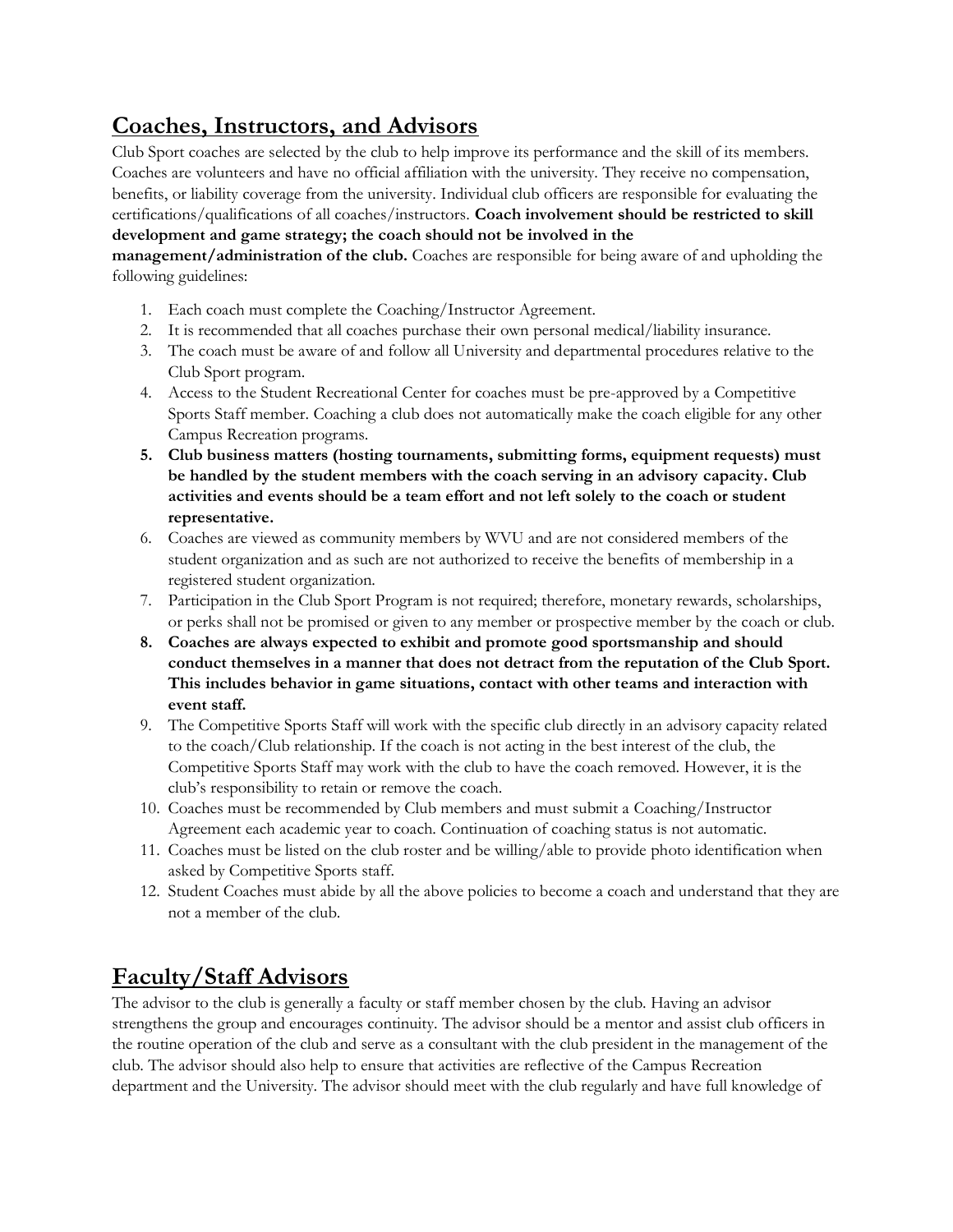#### the club's travel plans. **It is not the responsibility of the advisor to speak on behalf of the club, prepare paperwork and documentation, nor to recruit new membership.**

Role and Responsibilities of Advisors: Faculty/Staff Advisors:

- Voluntarily serve in their role as a Club Sport Advisor.
- Advisors should be familiar with the constitution and bylaws of their respective organizations and be prepared to render assistance with their interpretation.
- Advisors should be familiar with WVU's policies and rules, which govern student organizations.
- Advisors should help to develop leaders by encouraging the growth of initiative, responsibility and leadership in the club's student officers and athletes.
- Lend their experience, judgment and knowledge to assist the officers and members in development of the club.
- Club sport officers and the Competitive Sports Administration reserves the right to remove an advisor from the position if necessary.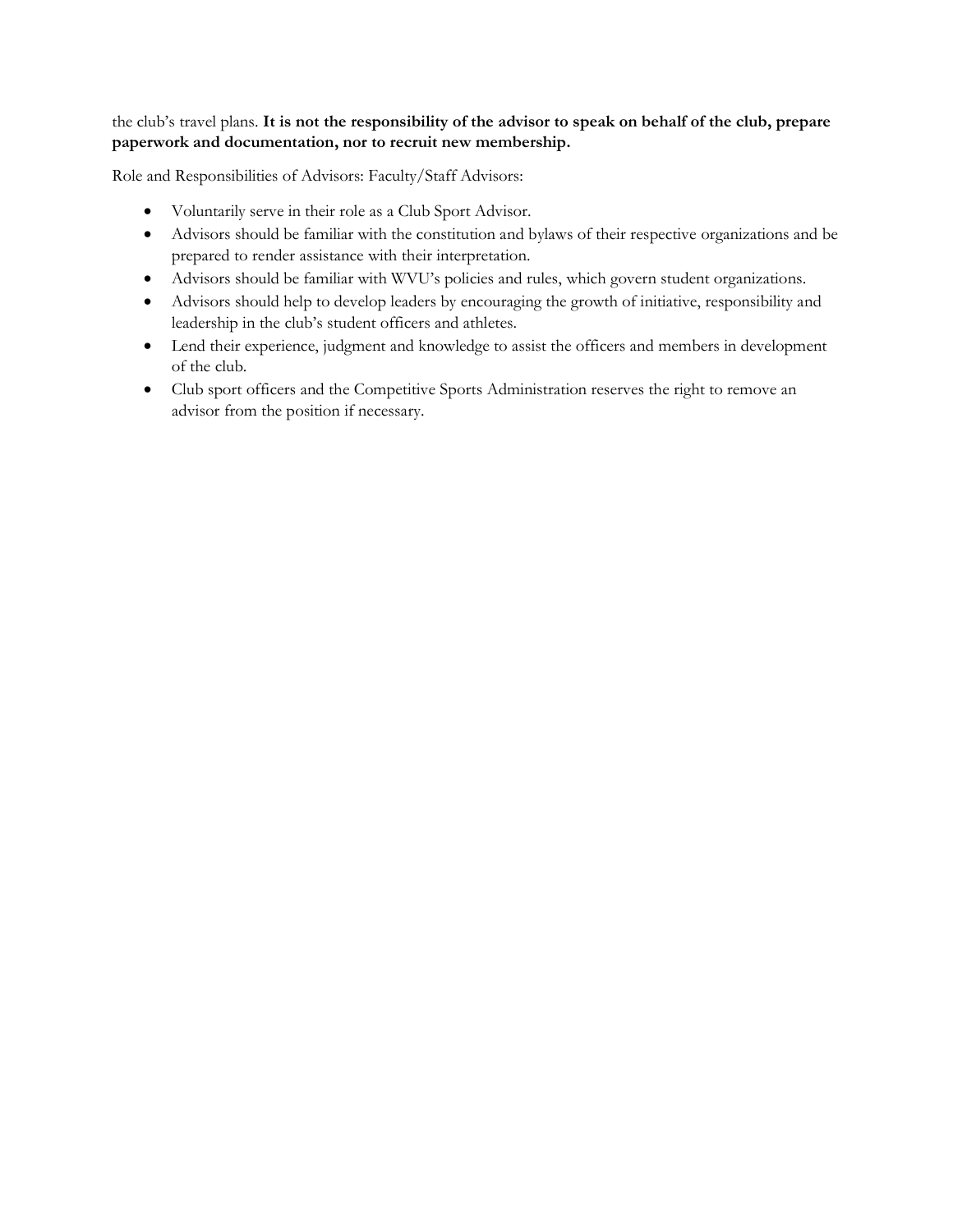# <span id="page-19-0"></span>**Club Sports Conduct Policy**

All Club Sport participants are expected to act in a mature and responsible manner both on and off campus during club-related activities/events. Their actions, whether positive or negative, are a reflection upon their club, the Competitive Sports Program, Campus Recreation and West Virginia University. Participants that knowingly disregard policies and procedures of Competitive Sports, Campus Recreation, WVU, or State and Federal Law will result in disciplinary action. The student group or club sport and its officers may be held collectively responsible when violations of all policies previously listed occur.

# <span id="page-19-1"></span>**Misconduct**

Misconduct is defined as behavior that is subject to disciplinary action and includes violation of Competitive Sports, Campus Recreation, WVU, State and Federal law, conduct that threatens the safety or well-being of the campus community, and any other behavior that adversely affects the University or its mission. Club Sports may be cited for these behaviors during club-related events, including in-game situations, regardless of location, meaning both on and off campus.

Misconduct examples include but are not limited to the following:

- Failure to comply with Club, Competitive Sports, Recreational Sports, and/or WVU policies
- Underage alcohol violation and/or alcohol violation
- Disorderly conduct
- Failure to submit identification/providing false information
- Harassment
- Hazing
- Infliction or threat of bodily harm
- Trespassing
- Possession, distribution or sale of controlled substances
- Receipt and/or possession of stolen property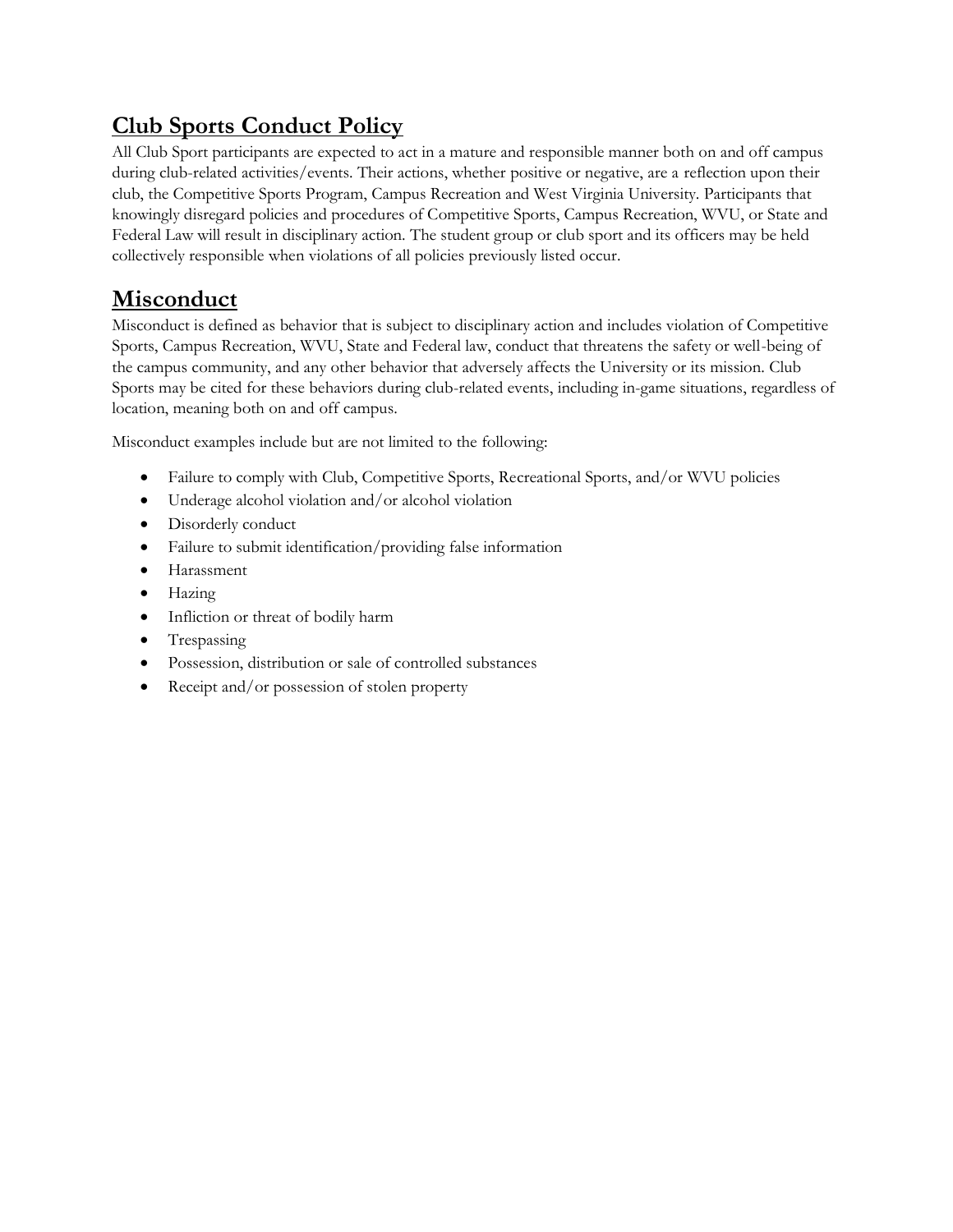# <span id="page-20-0"></span>**Club Sport Sanctions**

Violation of or non-compliance with Department and University policies may result in loss of club sport affiliation or other disciplinary action taken against the Club Sport involved, such as loss of practice space or allocated funding, etc. The Club Sports Sanctions are in place to outline the consequences for incompliance with Competitive Sports policies and procedures. Sanctions are broken down into seven areas: Misconduct, Administration, Travel, Finance, Facility Usage/Reservations, Trademark Infringement, and Risk Management. The Club Sports Executive Committee makes recommendations to the Competitive Sports Administration regarding consequences for incompliance.

#### General Misconduct

- Minor
	- o First offense sanction: participation stops until a meeting is held with Competitive Sports Staff
	- o Second offense sanction: personal suspension for two weeks
	- o Third Offense sanction: probation for one semester, can appeal to club sports to get reinstated
- Major
	- o First Offense sanction: suspended from all club activity until conversation with professional staff and officers
	- o Second Offense sanction: meeting with whole team and professional staff, and team suspension for a minimum of two weeks
	- o Third Offense sanction: club loses club sport affiliation

#### Administration

- Minor
	- o First offense sanction: do not receive credit and are given a two-week grace period
	- o Second offense sanction: negative points for the remainder of the semester
	- o Third offense sanction: prevent purchasing/spending, practice, travel, etc. OR further loss of allocation
- Major
	- o First Offense sanction: freeze everything (practice, spending, travel, etc.) until a meeting is held with Competitive Sports Staff
	- o Second Offense sanction: probation status for the remainder of the semester and limited club opportunities (hosting events, traveling, spending, etc.)
	- o Third Offense sanction: club loses Club Sports affiliation

#### Travel

- Minor
	- o First offense sanction: negative points are given for travel misconduct
	- o Second offense sanction: further negative points are awarded for travel misconduct
	- o Third offense sanction: further points are removed for travel prior to the incident
- Major
	- o First offense sanction: freeze everything (practice, spending, travel, etc.) until a meeting is held with club officers and Competitive Sports Staff
	- o Second offense sanction: demotion to lower tier and/or negative points are given
	- o Third offense sanction: club loses club sports affiliation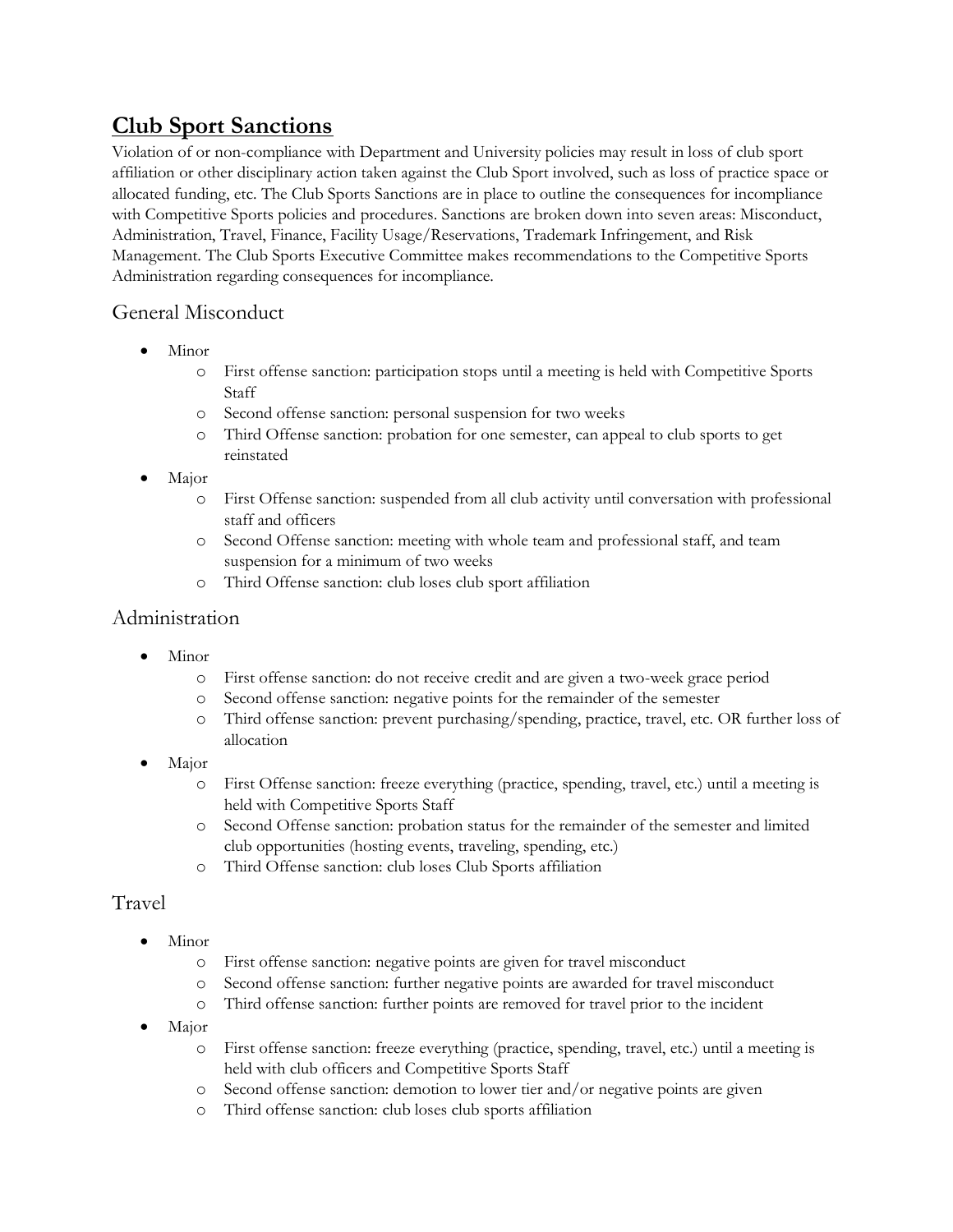#### Finance

- Minor
	- o First offense sanction: no money or reimbursements available, two-week grace period given
	- o Second offense sanction: no money or reimbursements available, loss of allocation
	- o Third offense sanction: no money or reimbursements available, further loss of allocation
- Major
	- o First offense sanction: freeze everything until a meeting is had between club officers and competitive sport staff
	- o Second offense sanction: demotion to lower tier and/or negative points are given
	- o Third offense sanction: organization will lose club sports affiliation

#### Facility Usage/Reservations

- Minor
	- o First offense sanction: no money or reimbursements will be available
	- o Second offense sanction: no money or reimbursements will be available
	- o Third offense sanction: no money or reimbursements will be available
- Major
	- o First offense sanction: freeze everything until a meeting is had between club officers and competitive sport staff
	- o Second offense sanction: demotion to lower tier and/or negative points are given
	- o Third offense sanction: the organization will lose club sports affiliation

#### Trademark Infringement

- Minor
	- o There are no minor violations in this category
- Major
	- o Frist offense sanction: freeze everything until a meeting is had between club officers and competitive sport staff
	- o Second offense sanctions: demotion to lower tier and/or negative points are given
	- o Third offense sanctions: the organization will lose club sports affiliation

#### Risk Management

- Minor
	- o First offense sanction: points will not be received, and a two-week grace period will be granted
	- o Second offense sanction:
	- o Third offense sanction: (first major) freeze everything until a meeting is had between club officers and competitive sports staff
- Major:
	- o First offense sanction: freeze everything until a meeting is had between club officers and competitive sports staff
	- o Second Offense sanction: demotion to lower tier and/or negative points are given
	- o Third offense sanction: the organization will lose club sports affiliation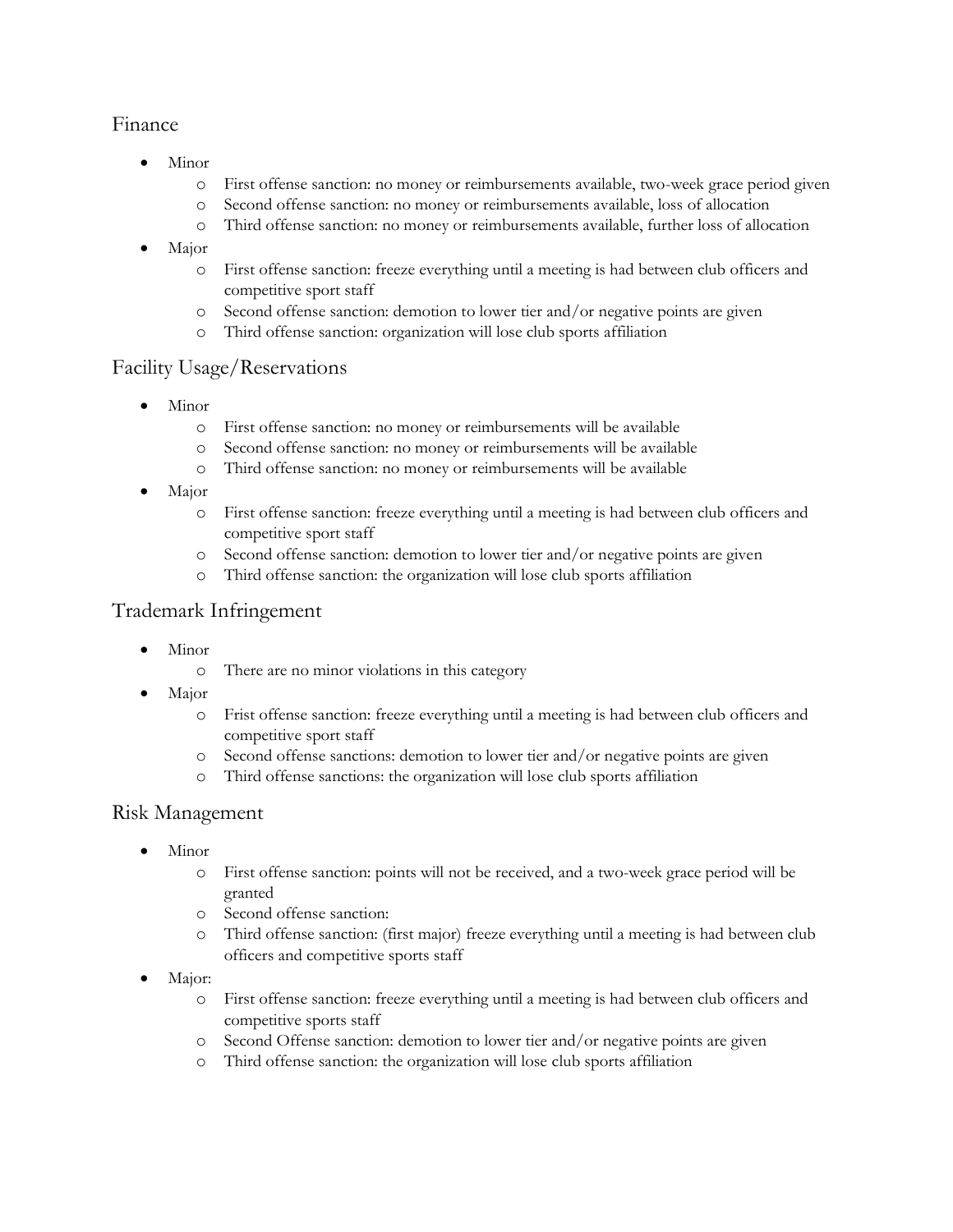### <span id="page-22-0"></span>**Finance**

### <span id="page-22-1"></span>**Financial Information**

Club Sports receive funding from several different sources (Club Sports allocation, auxiliary income – fundraising, participant dues, etc.) and club officers must master the guidelines and processes associated with the various financial sources.

#### *General information*

Fiscal year – the WVU fiscal year is July 1st – June 30th. Payments or reimbursements must be made in the same fiscal year and the invoice or receipt. Clubs cannot pay for last year's expense with this year's money.

Carryover funds – Clubs do not get to keep unspent allocated funds from one academic year to another. Carryover does not count toward current year deposit requirements.

Deadlines – each year a spending deadline for allocated funds is set. Allocated funds not spent by this deadline are transferred to the Club Sports contingency fund to be distributed to clubs that are competing nationally to help lower their expenses.

Reimbursements – It is encouraged that club accounts are the ones making purchases that are intended to be reimbursed, rather than students paying for things with their personal accounts. When this is unavoidable, we can only reimburse the person whose name is on the original, paid receipt. Receipts must be submitted within 7 days of purchase.

#### *Club Sport Funding: Tier System and Need Based Funding*

Funding is distributed to Club Sports according to each individual club's fulfillment of requirements.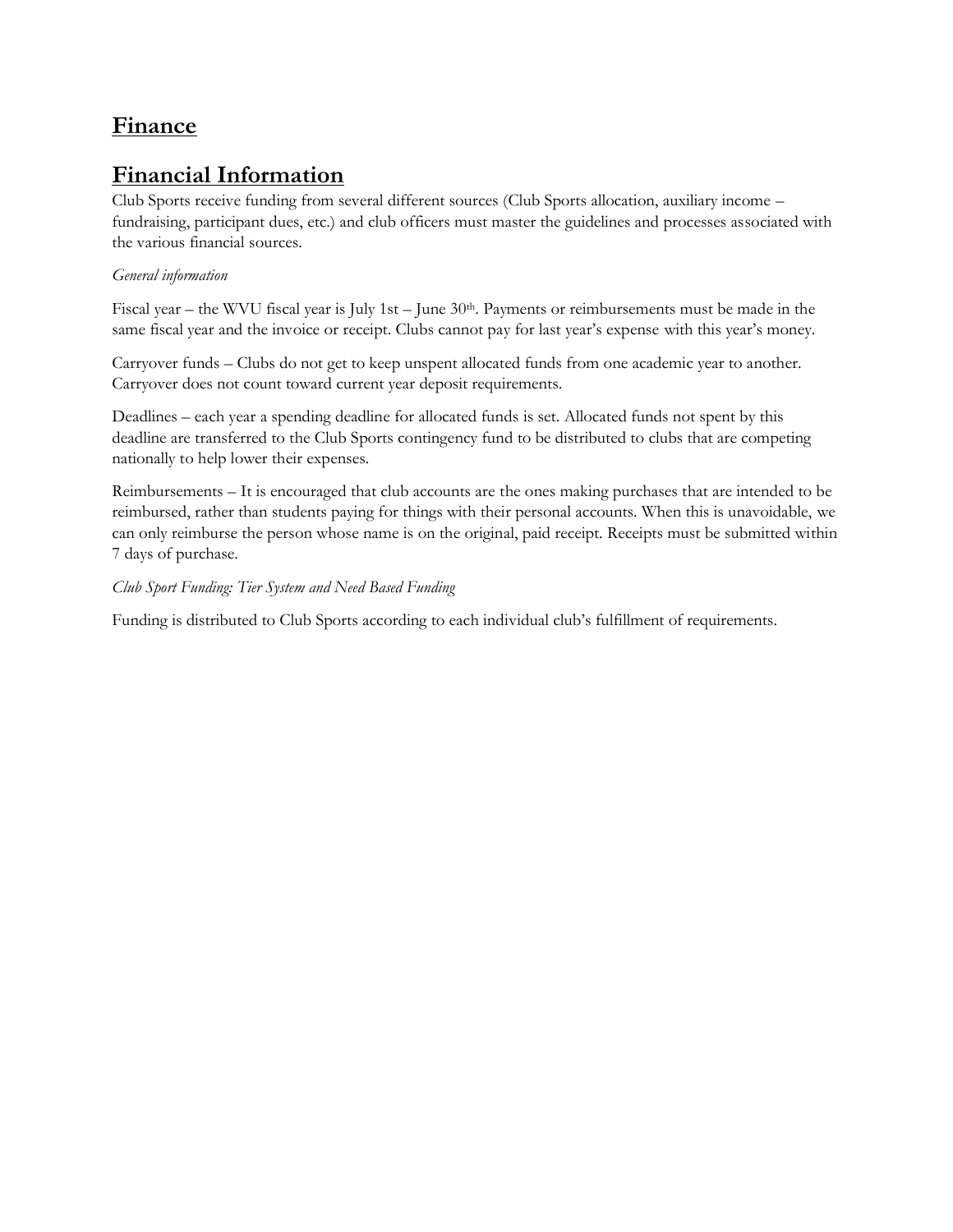# <span id="page-23-0"></span>**Tier System**

Clubs are evaluated each year by the Club Sports Federation Executive Board as well as the Competitive Sports Staff on a variety of items that help determine their tier status and corresponding application amount for budget allocation, as well as their priority for practice space and hosting events. The purpose of the Tier System is to give clubs tangible goals to meet on a yearly basis, guide in the allocation of financial and facility resources in a fair manner and provide specific benefits to clubs who are more successful in the categories listed below.

| <b>Requirements</b>                                                                                                                      | 1st Tier: Gold                                                                | 2 <sup>nd</sup> Tier: Blue                                                                | 3 <sup>rd</sup> Tier: White                             |
|------------------------------------------------------------------------------------------------------------------------------------------|-------------------------------------------------------------------------------|-------------------------------------------------------------------------------------------|---------------------------------------------------------|
| National Governing Body                                                                                                                  | Yes                                                                           | Yes                                                                                       | No                                                      |
| Yearly Community Service Hours*<br>(Average)                                                                                             | 5 hours per member                                                            | 3 hours per member                                                                        | 1 hours per member                                      |
| Officer Training & Meeting<br>Attendance (Total Number of<br>Officers Attended, Max 2 per<br>Training)                                   | 8                                                                             | 6                                                                                         | 4                                                       |
| Size of Active Roster*                                                                                                                   | At Least 20<br>Members                                                        | At Least 10 Members                                                                       | At Least 5 Members                                      |
| Attending Other Campus Recreation<br>Events                                                                                              | 5 club members at 3<br>events                                                 | 3 club members at 2<br>events                                                             | 2 club members at 1<br>event                            |
| Administrative Requirements<br>(Purchasing Forms, Community)<br>Service Forms, Event Forms,<br>Consent Forms, Budget Proposals,<br>etc.) | Club Completes all<br>required forms<br>completed on time<br>with no warnings | Club completes all<br>required forms on<br>time with one or<br>more warnings <sup>*</sup> | Club fails to complete<br>all required forms on<br>time |
| Conduct                                                                                                                                  | Club has no conduct<br>violations                                             | Club has no conduct<br>violations                                                         | Club has no conduct<br>violations                       |

Tier Status:

- Is determined by club's ability to complete 4/7 requirements of any given tier
- Requirements are due to the Competitive Sports office by April 15<sup>th</sup>, all completed fundraising and community service after this date will be applied to the following academic year
- Will be used to prioritize facility space using the practice request form
- Will be used to allocated funding
	- o Gold Tier can apply for any amount of money through the budget allocation process
	- o Blue Tier can apply for up to \$2,500 through the budget allocation process
	- o White Tier can apply for up to \$1,000 through the budget allocation process
- Can be altered by the Federation Executive Board (positively or negatively) or Competitive Sports Staff due to conduct or special circumstance

Probation:

- Any club who fails to meet 4/7 requirements for the white tier will be placed on probation
- A club in probation
	- o Must complete all administrative requirements (purchasing forms, community service forms, event forms, consent forms, budget proposals, etc.)
	- o Will not receive any funding
	- o Can request facility space for practices and events but will not receive priority
	- o Can travel and compete if administrative requirements are met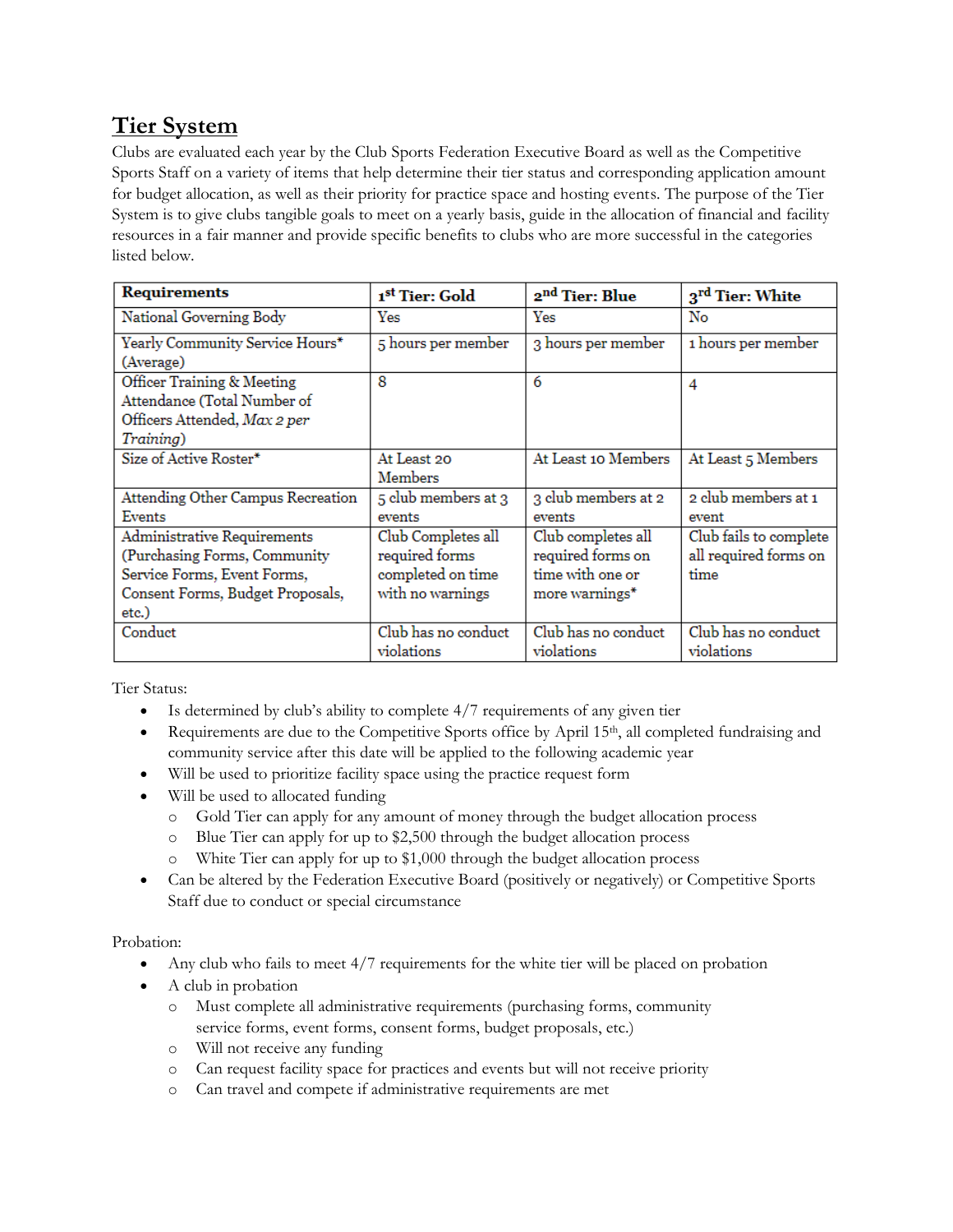# <span id="page-24-0"></span>**Allocated Funds v. Off Campus Accounts**

Allocated funds are distributed to student organizations from the University and deposited funds are any funds raised by the student organizations themselves. Both allocated and deposited funds can only be used for student members (not coaches, advisors, etc.).

The Campus Recreation Department strongly suggests that clubs deposit their dues in the club's account. This assists with bookkeeping for the group. Deposited funds left in the account carry over from year to year. However, unspent allocated funds do not carry over and the club is subject to penalties.

Unpaid expense charged to a club account must be paid by the end of the fiscal year or the club will be suspended and may not be granted Club Sport status the following year. Final budget allocations for the fiscal year are provided to the clubs after the start of the new fiscal year.

# <span id="page-24-1"></span>**Travel Reimbursements**

It is expected that all clubs abide by the following Travel Requirements to be eligible for travel reimbursements:

- 1. All club travel must be approved at least two weeks prior to the trip. If clubs learn of a travel opportunity past the deadline, an explanatory cover memo must be submitted with the travel request form. Clubs who submit request reimbursements for unapproved travel will not be granted them.
- 2. During travel, original, paid receipts in the individuals or organization's name to be reimbursed must be obtained.
- 3. Reimbursements can be submitted for approval for the following items: entry fees, hotel, gas, and travel expenses.
- 4. Reimbursements can be submitted for approval for non-travel related items such as but not limited to, facility fees, equipment, uniforms, tournament or event supplies, association dues, etc.
- 5. It is preferred that the club account is being reimbursed, but individual reimbursements are possible.

# <span id="page-24-2"></span>**Receipts**

Proper receipts display proof that a full payment was made covering the cost of a service or item. Receipts should be itemized, clear, and legible. If a receipt is not itemized or does not have a zero-balance bank statement, credit card statement, or cleared check may be required as proof of purchase to complete the proper paperwork.

# <span id="page-24-3"></span>**Sponsorships**

Clubs may acquire sponsorships from external entities. Sponsorships must be approved by the Campus Recreation Department prior to agreements being made and will be dealt with on a case by case basis. The following information must be submitted to the Competitive Sports Administration for sponsorship review:

- Sponsor Name
- Sponsor Contact Information (email, street and/or mailing address, phone number)
- Purpose for sponsorship
- Details of the sponsorship (what the sponsorship will include, i.e. funding, equipment, vending, travel, etc.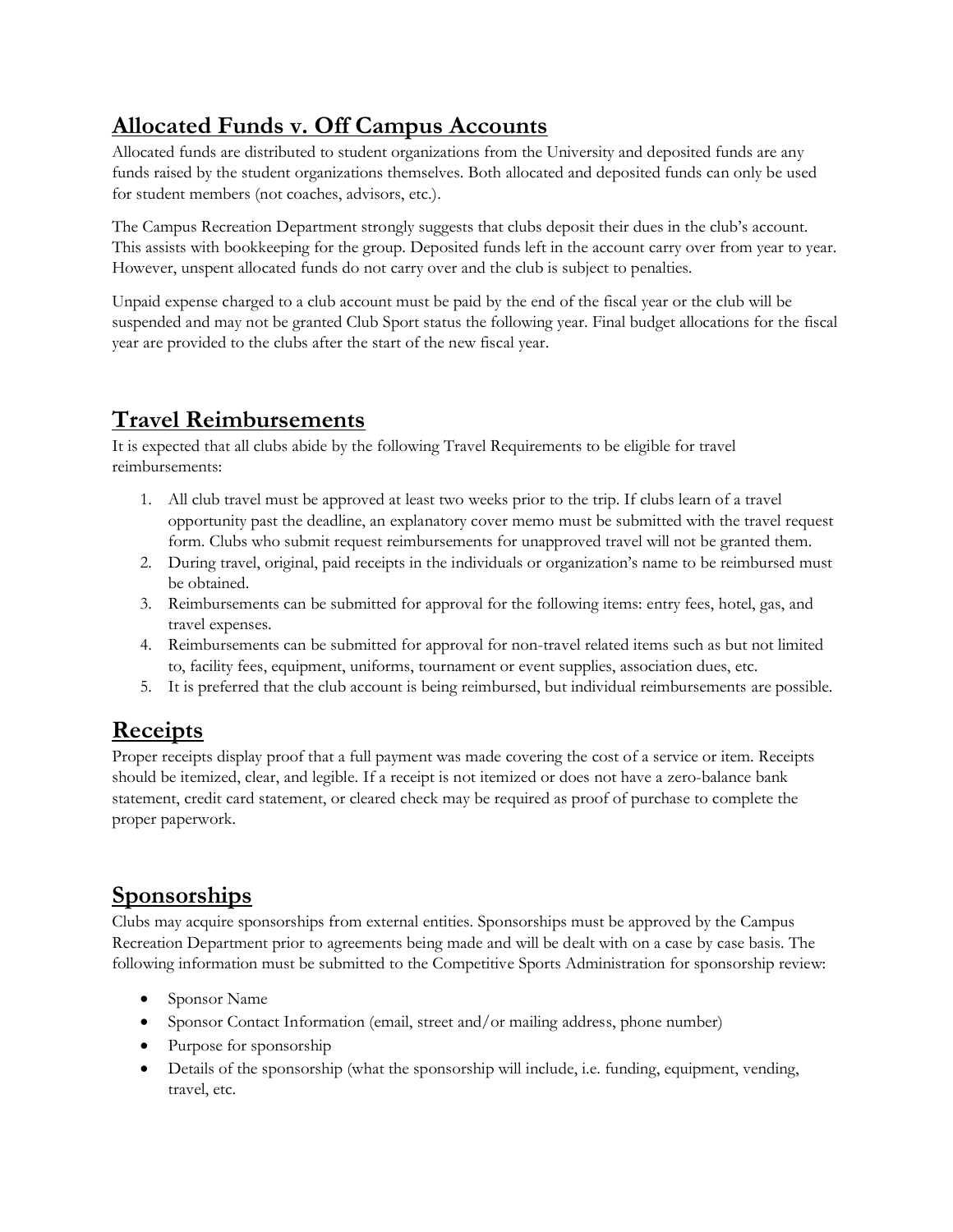• Monetary value

#### <span id="page-25-0"></span>**Budget Proposals**

Budgets are due in the spring of each year and presentations will be scheduled soon after. These funds are allocated from the overall Club Sport Program Allocation and the Club Sport Federation Executive Board recommends individual club allocations. Guidelines for the allocation and expenditure of funds are determined by the Executive Board and the Campus Recreation department.

If a budget proposal is not submitted by the club then the club will not be eligible to receive funding.

The following are all considered and evaluated to determine the distribution of funds for clubs within the federation

- Compliance Points- How many points has the club accumulated throughout the course of the year?
- Number of active members- What is the number needed for a good quality experience in the sport/activity, any specific number that is required, and the number of members expected for the year?
- Active member and other member costs- consider a balanced proportion of allocated funds, member contributions, fundraising and donations
- Level of activity and kind of activity How is the sport/activity best conducted and how does the club stay active with the surrounding community?
- Cost of operating the sport/activity-What equipment is needed? What dues does the national organization require? What is the cost of travel? Etc.
- Quality of the organization- Does the club submit paperwork on time and keep good inventory? Was the budget prepared properly? Are there disciplinary issues within the club?
- Prior year's budget- How was the money spent?

#### <span id="page-25-1"></span>**Significant Changes, Circumstances, and Previous Year's Budget**

Budget requests are for the following academic year. During the budget request process, major changes or special circumstances from year to year should be explained. Examples of significant changes include but are not limited to, major loss of equipment, qualification changes for national competitions, changes within the national governing body's requirements, or practice location changes.

Documentation is necessary to support drastic changes in requested allocation. Previous budgets and documentation that could aid in the request process can be acquired from Competitive Sports staff when necessary.

# <span id="page-25-2"></span>**Need Based Funding**

There will be the opportunity for funds to be distributed to teams based on need as reflected in the projected annual budgets. Because the Competitive Sports Staff and Club Sports Executive Board is willing to help clubs in positive standing with the department and who have explored all their options to help the situation, those clubs will be more likely to receive additional funding. Fundraising is also a great way to increase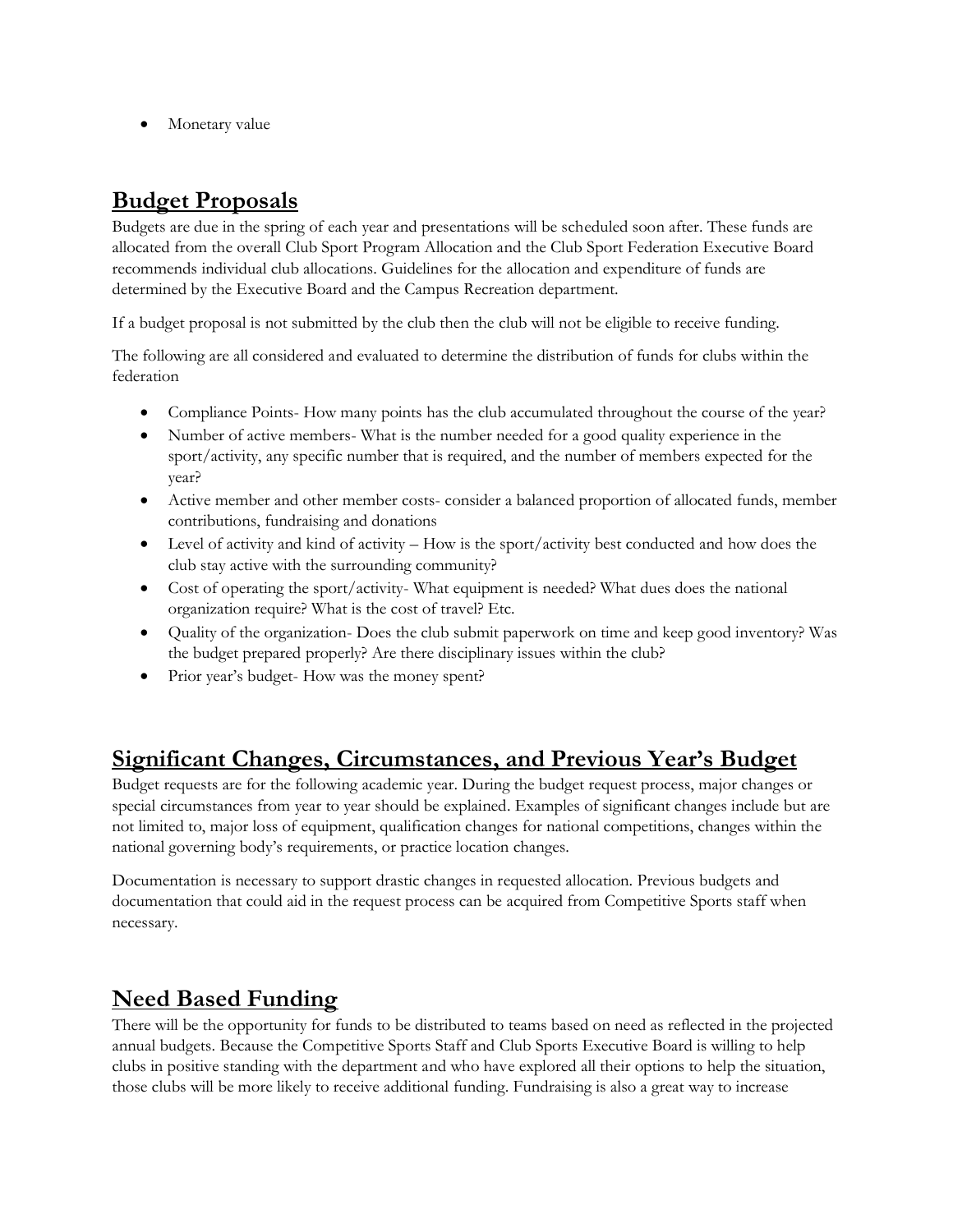revenue for a club. Clubs that put the time and effort to fundraise and generate money on their own will be rewarded more with need-based funding.

Any club who fails to sign up for a budget presentation with the Competitive Sports Budget Committee by the announced deadline or that does not submit the proper budget proposal forms by the deadline will forfeit their opportunity to receive need-based funding.

### <span id="page-26-0"></span>**Spending from On Campus Accounts**

Below are examples of appropriate and inappropriate spending for Allocated and Deposited funds. If a club has items to purchase that are not on these lists, please check with the Competitive Sports Staff before making purchases.

Allocated Funds:

- Appropriate Expenditures:
	- o Transportation
	- o Facility Rental
	- o Lodging
	- o Officials through an organization
	- o Printing for promotional materials (excluding clothing)
	- o Equipment for the use of the whole club
	- o Uniforms
	- o League dues
	- o Tournament registration/entry fees
- Inappropriate Expenditures:
	- o T-shirts, personal uniform elements
	- o Direct payment for officials
	- o Personal equipment items
	- o Meals
	- o Trophies, prizes, awards
	- o Banquets
	- o Charitable contributions
	- o Gifts (including to coaches and volunteers)
	- o Alcoholic beverages

#### Off-Campus Funds:

- Appropriate Expenditures:
	- o Transportation
	- o Facility Rental
	- o Officials through an organization
	- o Printing for promotional materials
	- o Equipment
	- o Team apparel
	- o Lodging
	- o Trophies/awards
	- o Gifts (including to coaches/volunteers)
- Inappropriate Expenditures: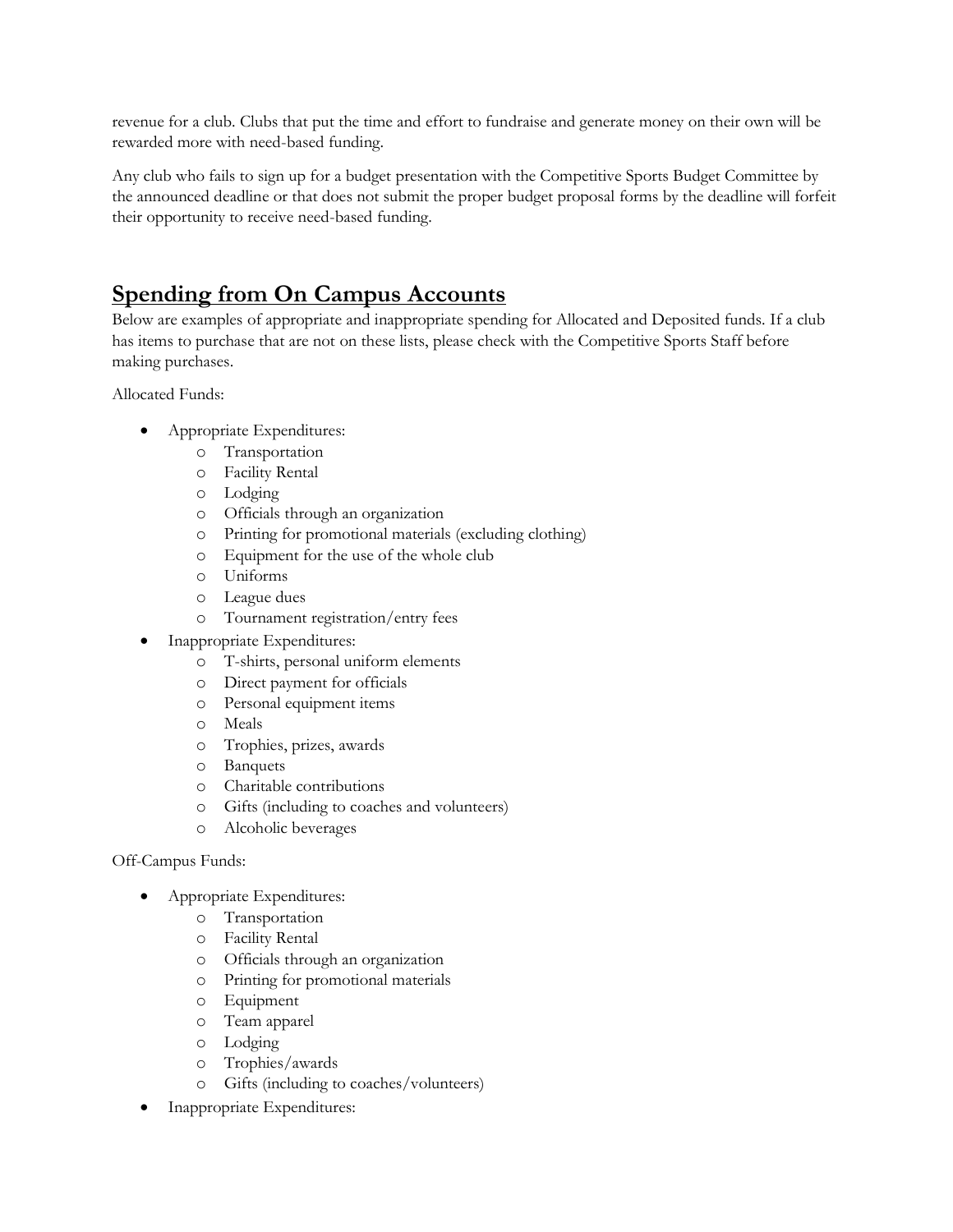- o Alcoholic beverages
- o Charitable contributions
- o Direct payment for officials

#### <span id="page-27-0"></span>**Purchasing Methods**

- 1. Reimbursement of Club Funds: the online "Individual or Club Post-Travel Reimbursement Form" must be completed by a club officer. Original, paid receipts are required for reimbursement and must be submitted within 30 days of purchase. Receipts must be formal and itemized receipts including the date and vendor's name. Cash register receipts must have the vendor's name machine printed or stamped on them.
- 2. Purchase Order: may be used if a vendor will not fill orders in advance of payment. A P.O. must always be used for purchases over \$2,499 including service. Purchases of \$10,000 and greater must go out to bid per state law. To process a purchase order, you will need to provide the Accountant with a quote from the vendor.
- 3. University P Card: must be less than \$2,499. Items purchased must be shipped to the Department of Recreational Sports to verify reception of order and that the order is correct.

# <span id="page-27-1"></span>**Donations**

Donations to a WVU Club Sport qualify for tax credit if the contribution is "for the use of" the organization and not set aside for use by a specific person (IRS). All monetary donations must be deposited into a WVU Foundation account. When a donation is made, the individual can earmark it for an individual club.

Checks – only those deposited to the club's WVU account will provide tax credit for the donor. Checks should be made payable to the "(Insert Team) Club at WVU".

Non-Monetary – for donations such as services, equipment, etc. we need a letter from the donor listing everything being donated and the fair market value of the items.

# <span id="page-27-2"></span>**Contingency**

A contingency fund is established every year by Competitive Sports for the expressed purpose of assisting clubs or individual club members for national competitions, unforeseen expenses and unique purchases (uniforms, equipment, etc.). Clubs are only eligible to apply for contingency funding one time per academic year.

A written proposal should be submitted detailing the following:

- Brief description of the national competition that the club or individual has qualified for, expenses, or purchases.
- Contingency Budget Form
- Proof of "qualification" for national competition and proof that the competition is considered "national"
- Copy of travel notification information/spending request
- Quote/invoice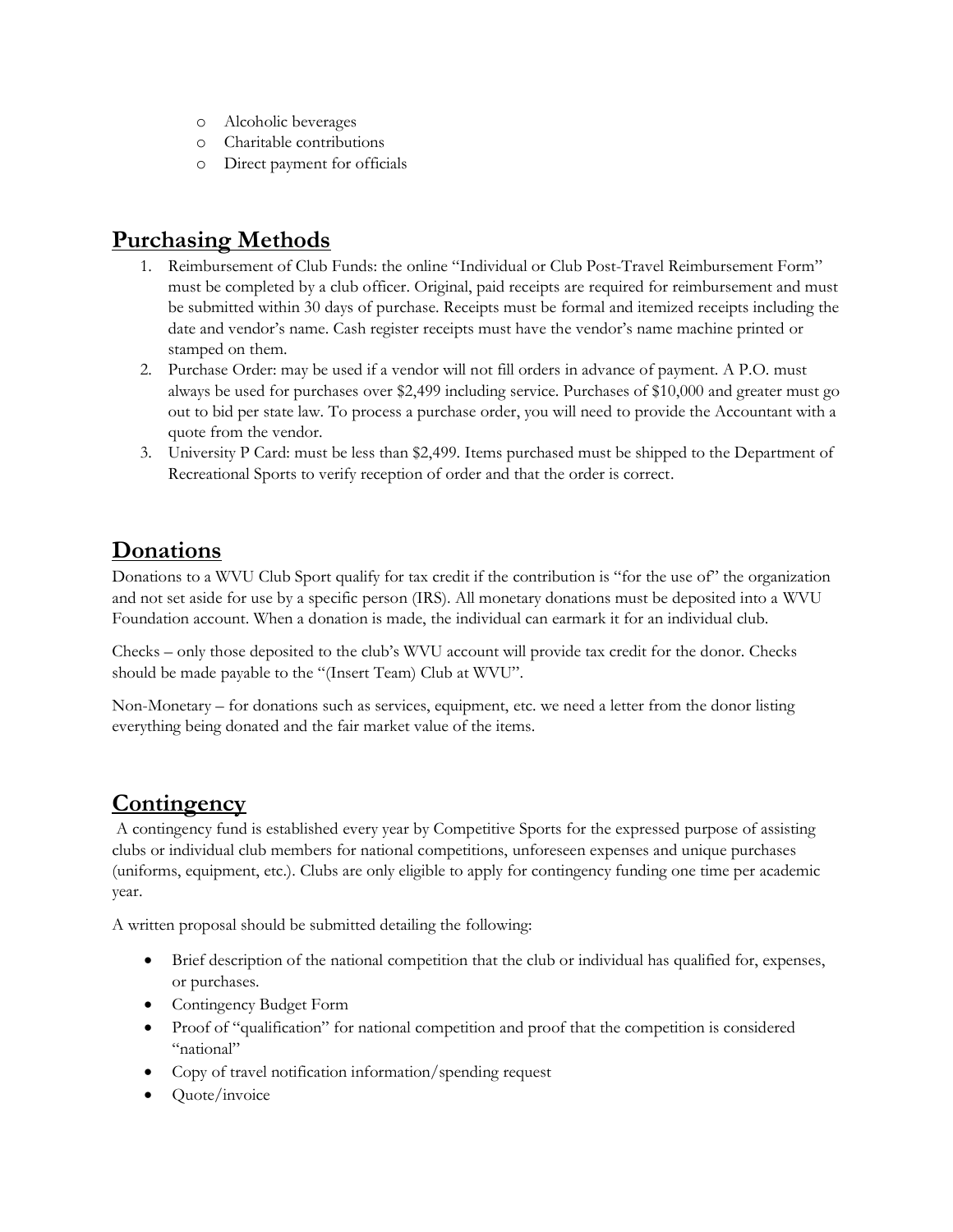- Logo Approval if requesting funds for uniforms The Club Sports Executive Committee reviews the information provided by the club and makes a recommendation to the Competitive Sports Administration based on the following:
	- o Amount of anticipated expenses
	- o Number of club members involved
	- o Amount remaining in contingency fund

All travel authority and processes and policies still apply. If the appropriate paperwork is not submitted before travel takes place or purchases are made, the request will not be considered.

#### <span id="page-28-0"></span>**Weather Practice Plan**

The Competitive Sports Program will decide regarding club practice by 2:00pm on the day of the practice whether weather conditions are conducive for practice. A Competitive Sports staff member will reach out to the Club President regarding weather decisions. If a club chooses not to practice due to weather, they should reach out to their staff contact for appropriate arrangements by 2:00pm on the day of practice.

### <span id="page-28-1"></span>**Home Football Game Day Event Policy**

Requests for events at the Club Sports Complex on Home Football Game Days must be made at least 21 days prior to the date requested. Requests must be made in writing via the Club Competition Event Form before events are scheduled and marketed. A complete itinerary with timeline for the day of the event must be submitted with the event request. All Campus Recreation and WVU policies remain in effect for the event and will be enforced by staff (Including policies regarding alcohol and other drugs). All events at the Club Sports Complex must be finished and the complex must be clean with all participants vacated three hours prior to the start of the football game. Clubs will incur a premium rate for staffing for Game Day events.

# <span id="page-28-2"></span>**Community Service**

Each club must complete a minimum of 8 hours of community service each semester to be eligible to receive allocated funding. This is a total of 16 hours for the academic year. Clubs are not permitted to complete all 16 hours in one semester. For a community service to count toward a club's points, 75% of the club's members must be in attendance. Prior approval from the Competitive Sports Staff is necessary to earn credit for the service. All community service projects must be pre-approved by the Competitive Sports Coordinators one week in advance. Service hours will not be awarded without pre-approval. The Campus Recreation department has the right to contact the agency for verification. Community service should be documented via forms on the Campus Recreation website. The Community Service Approval form is required prior to the event or activity and the Completed Community Service form is required post-event or activity. Both forms must be completed for clubs to receive credit for the service.

Special permission can be granted for clubs that participate with less than 75% of their members or for less than 8 hours per semester in Campus Recreation sponsored service or events. This permission will be handled on a case by case basis but must be approved and documented.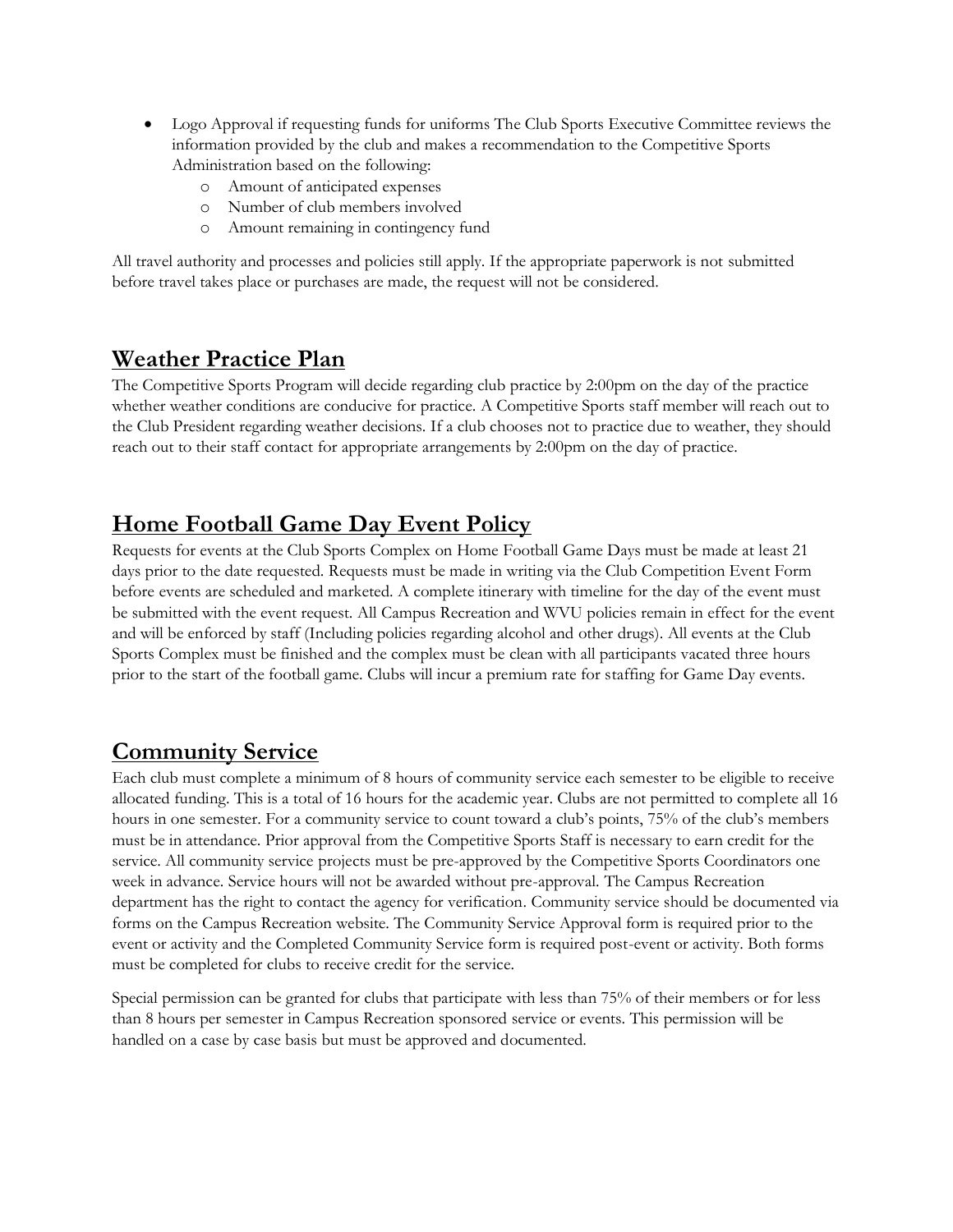# <span id="page-29-0"></span>**Monthly Meeting Attendance**

Regular attendance of monthly Club Sports Federation meetings is expected. It is preferred that an officer is sent to represent each club. An individual may only represent one club at each meeting. Practices and games are not acceptable excuses for missed meetings. It is the responsibility of the attendee to identify themselves at the meeting, by signing in, and attending the entire meeting to ensure that their club's attendance is recorded.